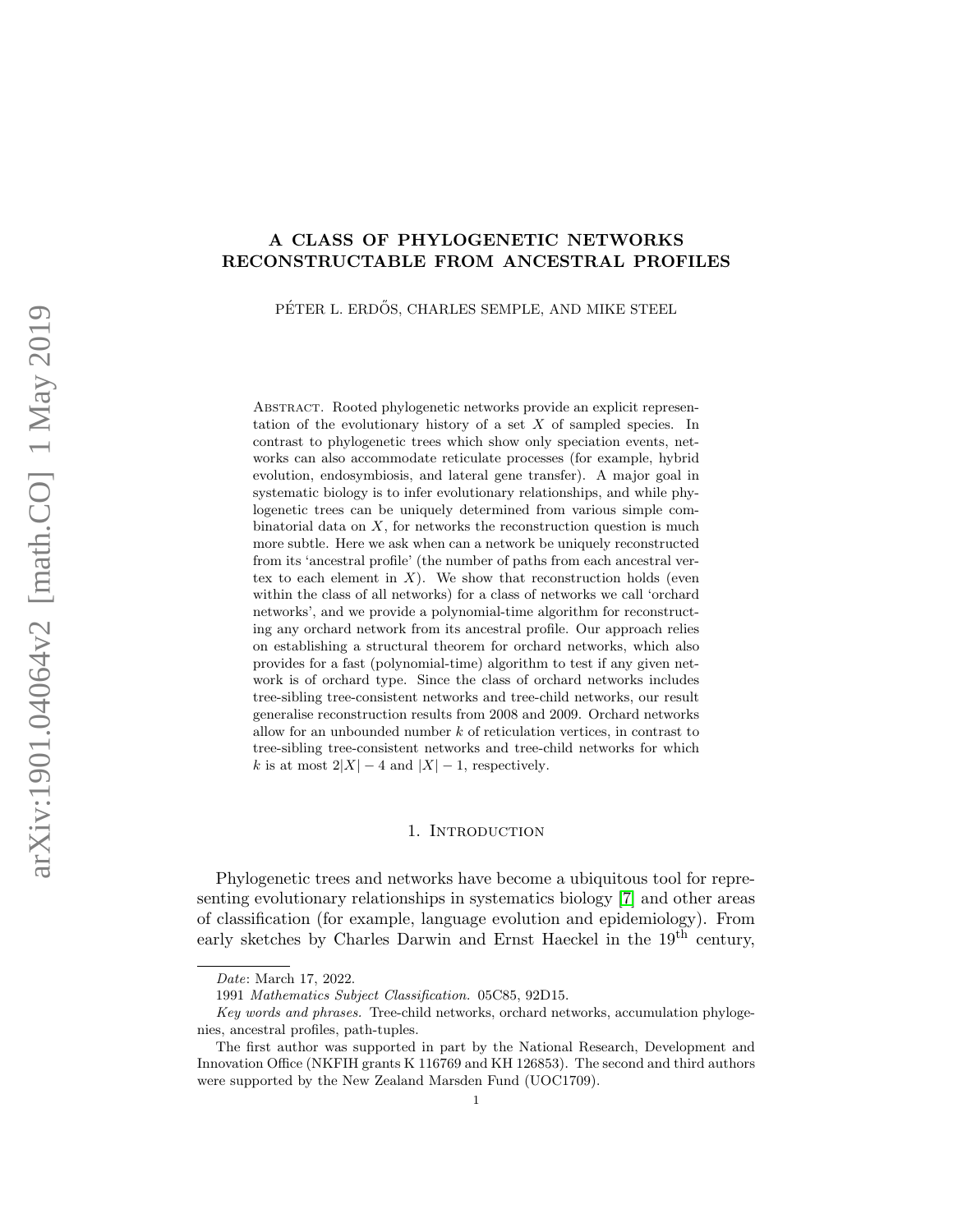more complex and detailed trees are now revealing the finer details of portions of the 'tree of life'. Today, biologists routinely build phylogenetic trees on hundreds of species, such as the recent tree of (nearly) all ∼10,000 species of birds  $[14]$ . Phylogenetic trees have a leaf set X that consists of the sampled organisms (typically, a group of present-day species); the root of the tree represents the most recent common ancestor of the species in  $X$ . Current methods for inferring phylogenetic trees trees generally use genomic data from the species in  $X$ , and apply one of several possible reconstruction methods. While many of these methods are statistically based, they are ultimately founded on underlying combinatorial uniqueness results concerning trees [\[7,](#page-19-0) [17\]](#page-19-2).

Although phylogenetic trees have proved a convenient representation for many groups of species including, for example, mammals and birds, in other domains of life evolution is not always described as a simple vertical process of speciation (where lineages split in two as new species form) and extinction. Instead, various reticulate processes allow for a 'horizontal' component. Two main examples include the formation of hybrid species (such as in certain plant or fish species), and the exchange of genes between species in a process called lateral gene transfer (such as in bacteria). An additional reticulate process relevant to early life on earth is endosymbiosis in which organelles are incorporated into cells.

For these reasons, phylogenetic networks (acyclic directed graphs with a single root vertex and leaves forming the set  $X$ ) have been proposed as a more flexible and accurate representation of evolutionary history [\[6,](#page-19-3) [15\]](#page-19-4). Accordingly, there has been considerable recent interest in extending the mathematical foundation of phylogenetic tree reconstruction to networks [\[11\]](#page-19-5). This extension faces a number of mathematical obstacles. In particular, while trees can be encoded and reconstructed in several ways (for example, based on their associated system of clusters, path distances between pairs of leaves, and induced 3-leaf subtrees), none of these approaches extends to networks, except for in very special cases [\[9,](#page-19-6) [12,](#page-19-7) [19\]](#page-19-8). This has led to various approaches being proposed, which usually involve one or more of the following:

- (i) not distinguishing between phylogenetic networks that are similar in a certain way [\[16\]](#page-19-9);
- (ii) considering reconstruction only within a limited subclass of phylogenetic networks [\[2\]](#page-18-0); and
- (iii) allowing types of information for X beyond what is normally used for tree reconstruction [\[1\]](#page-18-1).

Approach (ii) has received the most attention so far, with some positive results (for example, for reconstructing the subclass of normal networks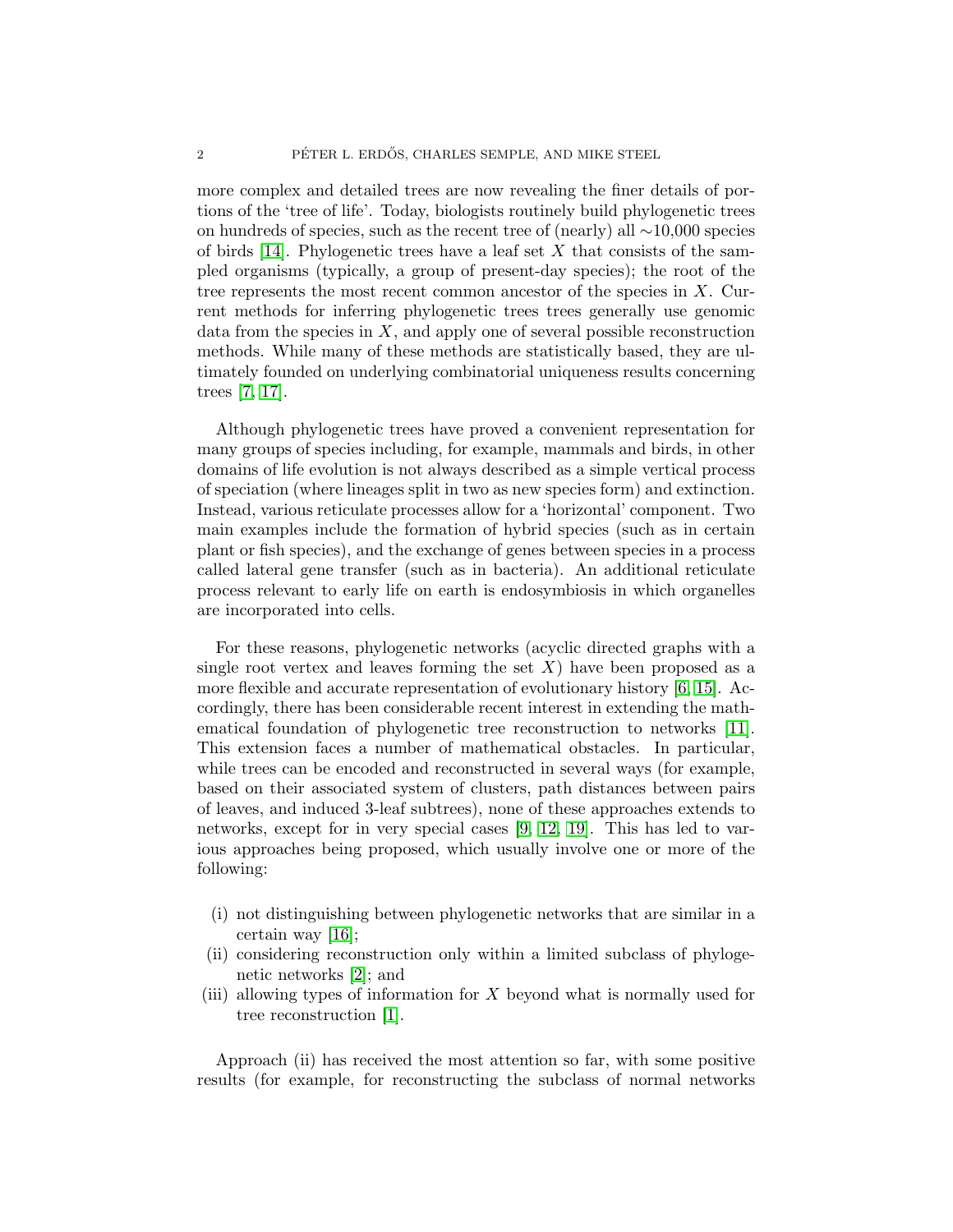from their induced trees [\[20\]](#page-19-10)). In this paper, we focus more on approach (iii), and, although we restrict to a class of subnetworks (which we call 'orchard networks'), our reconstruction result has the additional strength that it can distinguish between any two networks from information on  $X$ provided at least one of them is an orchard network. To provide some intuition, informally, a phylogenetic network is an orchard network if it can be reduced to a single vertex by recursively finding a pair of leaves that form either a cherry or a reticulated cherry, and then applying a cherry reduction to that pair of leaves.

The type of information on  $X$  we consider is the following. View the interior (non-leaf) vertices of a phylogenetic network  $\mathcal N$  as being labelled. In the biological setting, this label could correspond, for example, to the genome of the ancestral species at this vertex (or some sub-genome that is sufficiently detailed to distinguish this ancestral vertex from others). For each species  $x$ in the leaf set  $X$ , suppose we can count the number of directed paths in the network from each ancestral genome (i.e. interior vertex) to x. This 'ancestral profile' is thus an ordered tuple of numbers, one tuple for each leaf in X (note that current technology does not yet provide this information, so our approach is in the spirit of earlier mathematical results in phylogenetics that preceded the data required for their application). It turns out that such information is not enough to distinguish between an arbitrary pair of networks (we provide an example). However, if the underlying network  $\mathcal N$  is an orchard network, our main result shows that no other network (orchard or not) can have the same ancestral profile. Moreover, we present and justify a polynomial-time algorithm for reconstructing any orchard network from its ancestral profile. Our arguments rely on a structural property of orchard networks which also implies that there is a polynomial-time algorithm for testing whether or not an arbitrary network is an orchard network.

Our results generalise earlier work in [\[4,](#page-19-11) [5\]](#page-19-12) which considered the more restricted classes of 'tree-sibling time-consistent' networks and 'tree-child' networks, respectively. These authors use equivalent information on X for reconstruction, however, their reconstruction result faces two limitations that are lifted here. First, the uniqueness results of  $[4, 5]$  $[4, 5]$  hold only within the class of tree-sibling time-consistent networks and tree-child networks, whereas we show that ancestral profiles can distinguish an orchard network from any other network. Second, neither tree-sibling time-consistent networks nor tree-child networks can have too many reticulate vertices (at most and  $2n-4$  and  $n-1$ , respectively, where  $n = |X|$ , whereas orchard networks can have arbitrarily many reticulate vertices (independent of n).

Our results are also related to (and partly motivated by) earlier work by [\[1\]](#page-18-1) and [\[18\]](#page-19-13) on 'accumulation phylogenies'. This involved a different subclass of networks (called 'regular' in these papers, and 'cluster networks' in [\[11\]](#page-19-5)),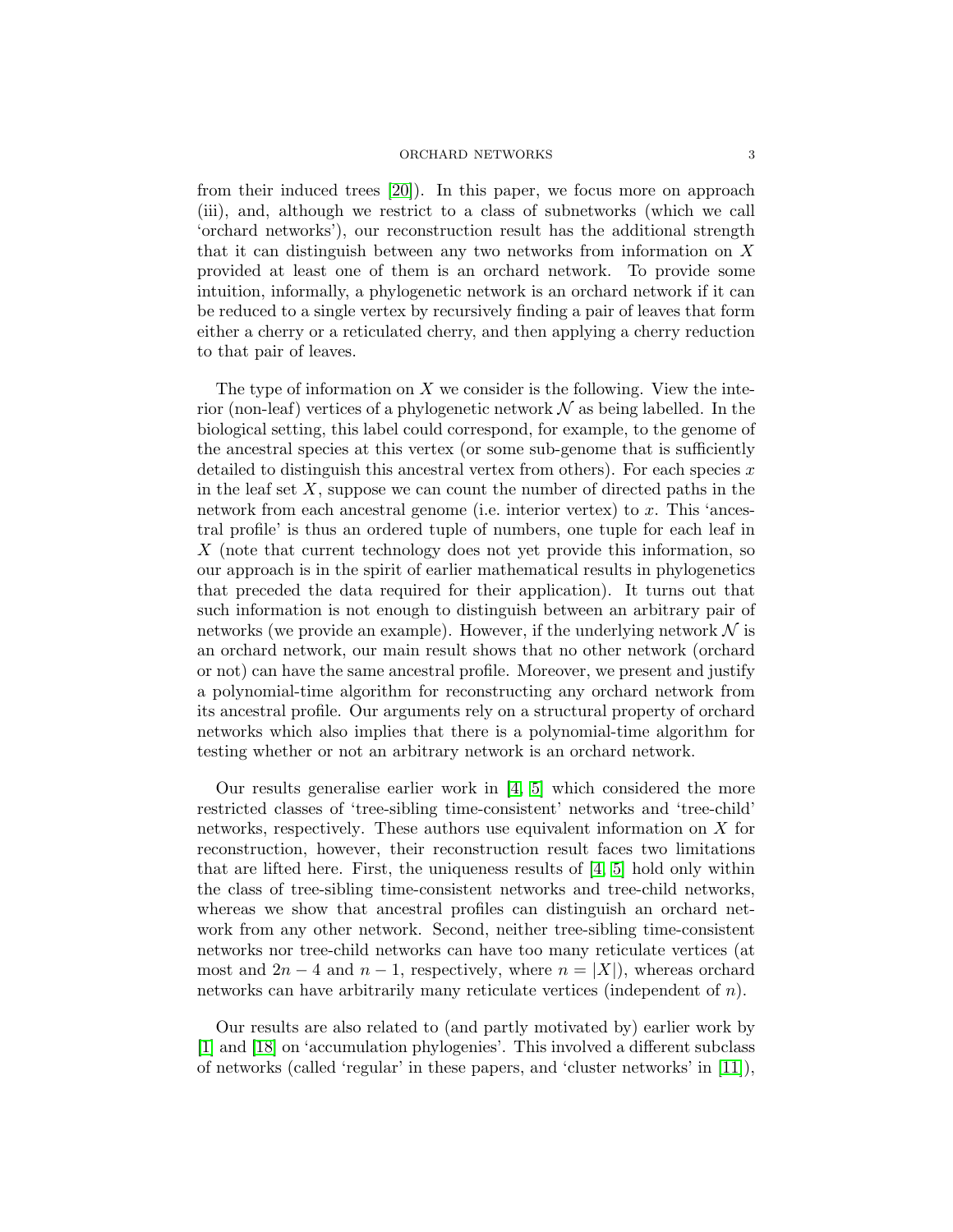which neither contains, nor is contained in the subclass of orchard networks. A limitation of this subclass is that (unlike orchard networks) they do not allow 'redundant arcs' (an arc  $(u, v)$  for which there is another path in the network from  $u$  to  $v$ ). Allowing redundant arcs has a strong biological motivation since even if each reticulation events happens instantaneously between two contemporaneous species, redundant arcs can still appear in the resulting network if not all species at the present are sampled. The results in [\[1,](#page-18-1) [18\]](#page-19-13) also assume any two networks being considered are within this same subclass. In summary, our results are not directly related to this earlier work on accumulation phylogenies, apart from using a related type of information.

The paper is organised as follows. The next section contains some necessary definitions along with the statement of the main result (Theorem [2.2\)](#page-7-0) and deduces, as a consequence, the main result (Theorem 1) in [\[5\]](#page-19-12). This section also provides examples to justify various claims. Section [3](#page-10-0) describes some preliminary lemmas, which apply more generally than for ancestral profiles, and in Section [4](#page-11-0) we state and prove the structural property of orchard networks that allows for an easy test as to whether or not an arbitrary network is of orchard type. The proof of Theorem [2.2](#page-7-0) is established in Section [5.](#page-13-0) We end the paper with a brief discussion in Section [6.](#page-18-2)

Lastly, just as we completed the write-up of this paper, a manuscript [\[13\]](#page-19-14) was posted on arXiv that also considers the class of orchard networks (referred to as "cherry-picking networks" in [\[13\]](#page-19-14)). The focus of that manuscript is quite different to that of this paper; nevertheless, it contains an independent and different proof of the structural property of orchard networks which is needed as a lemma for Theorem [2.2](#page-7-0) in this paper.

## 2. Main Result

Throughout the paper  $X$  denotes a non-empty finite set and, unless otherwise stated, all paths are directed. For vertices  $u$  and  $v$  of a directed graph D, we say v is reachable from u if there is a path in D from u to v. Furthermore, for sets  $A$  and  $B$ , we denote the set obtained from  $A$  by removing every element in A that is also in B by  $A - B$ . If  $|B| = 1$ , say  $B = \{b\}$ , we denote this by  $A - b$ .

**Phylogenetic networks.** A *phylogenetic network on*  $X$  is a rooted acyclic directed graph with no arcs in parallel and satisfying the following properties:

(i) the (unique) root has in-degree zero and out-degree two;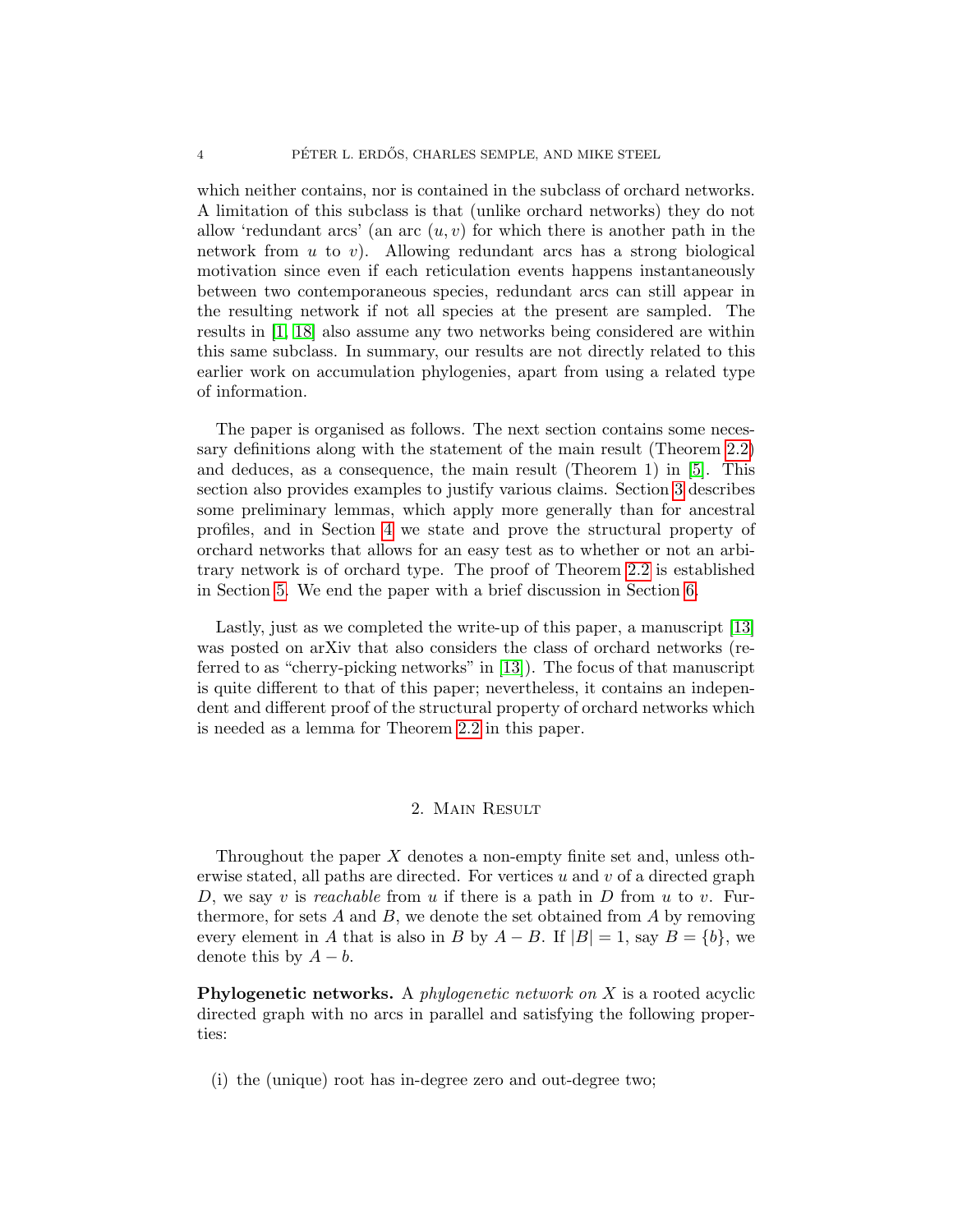

<span id="page-4-0"></span>FIGURE 1. A phylogenetic network  $\mathcal N$  on  $\{x_1, x_2, \ldots, x_6\}.$ Here,  $\{x_1, x_2\}$  is a cherry and  $\{x_3, x_4\}$  is a reticulated cherry with  $x_4$  the reticulation leaf.

- (ii) a vertex with out-degree zero has in-degree one, and the set of vertices with out-degree zero is  $X$ ; and
- (iii) all other vertices either have in-degree one and out-degree two, or indegree two and out-degree one.

For technical reasons, if  $|X| = 1$ , we additionally allow a single vertex to be a phylogenetic network, in which case, the root is the vertex in  $X$ . Phylogenetic networks as defined here are also referred to as 'binary phylogenetic networks' in the literature.

Let  $\mathcal N$  be a phylogenetic network on X. The vertices with out-degree zero are the leaves of N, and so X is called the leaf set of N. Furthermore, vertices with in-degree one and out-degree two are *tree vertices*, while vertices of indegree two and out-degree one are reticulations. The arcs directed into a reticulation are called reticulation arcs, all other arcs are tree arcs. To illustrate, an example of a phylogenetic network with leaf set  $\{x_1, x_2, \ldots, x_6\}$ and three reticulations is shown in Fig. [1.](#page-4-0)

Lastly, let  $\mathcal{N}_1$  and  $\mathcal{N}_2$  be two phylogenetic networks on X with vertex and arc sets  $V_1$  and  $E_1$ , and  $V_2$  and  $E_2$ , respectively. We say  $\mathcal{N}_1$  is *isomorphic* to  $\mathcal{N}_2$  if there exists a bijection  $\varphi: V_1 \to V_2$  such that  $\varphi(x) = x$  for all  $x \in X$ , and  $(u, v) \in E_1$  if and only if  $(\varphi(u), \varphi(v)) \in E_2$  for all  $u, v \in V_1$ .

Ancestral tuples and ancestral profile. Let  $\mathcal N$  be a phylogenetic network on X with vertex set V. Let  $v_1, v_2, \ldots, v_t$  be a fixed (arbitrary) labelling of the vertices in  $V - X$ . For all  $x \in X$ , the ancestral tuple of x, denoted  $\sigma(x)$ , is the t-tuple whose i-th entry is the number of paths in N from  $v_i$  to x. Denoted by  $\Sigma_{\mathcal{N}}$ , we call the set

$$
\Sigma_{\mathcal{N}} = \{ (x, \sigma(x)) : x \in X \},
$$

of ordered pairs the *ancestral profile* of  $N$ . Furthermore, if  $N'$  is a phylogenetic network on X and, up to an ordering of the non-leaf vertices of  $\mathcal{N}'$ ,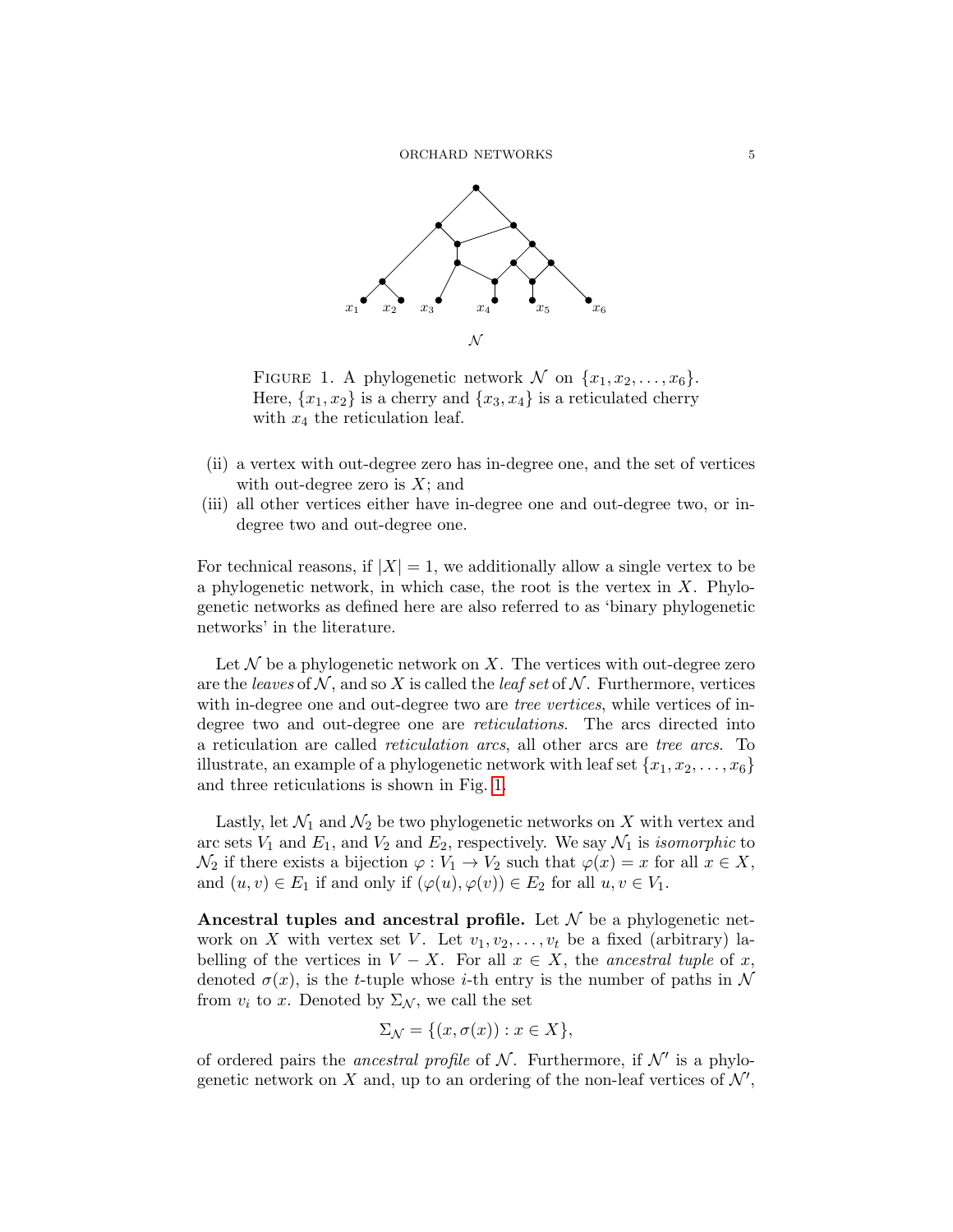

<span id="page-5-0"></span>FIGURE 2.  $\mathcal{N}_1$  has been obtained from  $\mathcal N$  in Fig. [1](#page-4-0) by reducing  $x_2$ , while  $\mathcal{N}_2$  has been obtained from  $\mathcal N$  by cutting  ${x_3, x_4}.$ 

we have  $\Sigma_{\mathcal{N}'} = \Sigma_{\mathcal{N}}$ , we say  $\mathcal{N}'$  realises  $\Sigma_{\mathcal{N}}$ . Lastly, although  $\Sigma_{\mathcal{N}}$  depends on the ordering of the vertices in  $V - X$ , the ordering is fixed and so the labelling can be effectively ignored.

Cherries and reticulated cherries. Let  $\mathcal N$  be a phylogenetic network on X, and let  $\{a, b\}$  be a 2-element subset of X. Let  $p_a$  and  $p_b$  denote the parents of a and b, respectively. We say  $\{a, b\}$  is a *cherry* of N if  $p_a = p_b$ . Furthermore, if one of the parents, say  $p_b$ , is a reticulation and  $(p_a, p_b)$  is an arc in N, then  $\{a, b\}$  is a *reticulated cherry* of N, in which case, b is the *reticulation leaf* of the reticulated cherry. Observe that  $p_a$  is necessarily a tree vertex. For the phylogenetic network shown in Fig. [1,](#page-4-0)  $\{x_1, x_2\}$  is a cherry, while  $\{x_3, x_4\}$  is a reticulated cherry in which  $x_4$  is the reticulation leaf. Furthermore, in Fig. [1,](#page-4-0)  $\{x_4, x_5\}$  is neither a cherry nor a reticulated cherry.

We next describe two operations associated with cherries and reticulated cherries that are central to this paper. Let  $\mathcal N$  be a phylogenetic network. First suppose that  $\{a, b\}$  is a cherry of N. Then *reducing* b is the operation of deleting b and suppressing the resulting vertex of in-degree one and outdegree one. If the parent of a and of b is the root of  $\mathcal{N}$ , then reducing b is the operation of deleting b as well as deleting the root of  $N$ , thus leaving only the isolated vertex a. Now suppose that  ${a, b}$  is a reticulated cherry of N in which b is the reticulation leaf. Then cutting  $\{a, b\}$  is the operation of deleting the reticulation arc joining the parents of  $a$  and  $b$ , and suppressing the two resulting vertices of in-degree one and out-degree one. It is easily seen that the operations of reducing a cherry and cutting a reticulated cherry both result in a phylogenetic network. Collectively, we refer to these two operations as cherry reductions. To illustrate, the phylogenetic network shown in Fig. [2\(](#page-5-0)i) (resp. Fig. [2\(](#page-5-0)ii)) has been obtained from the phylogenetic network in Fig. [1](#page-4-0) by reducing  $x_2$  (resp. cutting  $\{x_3, x_4\}$ ).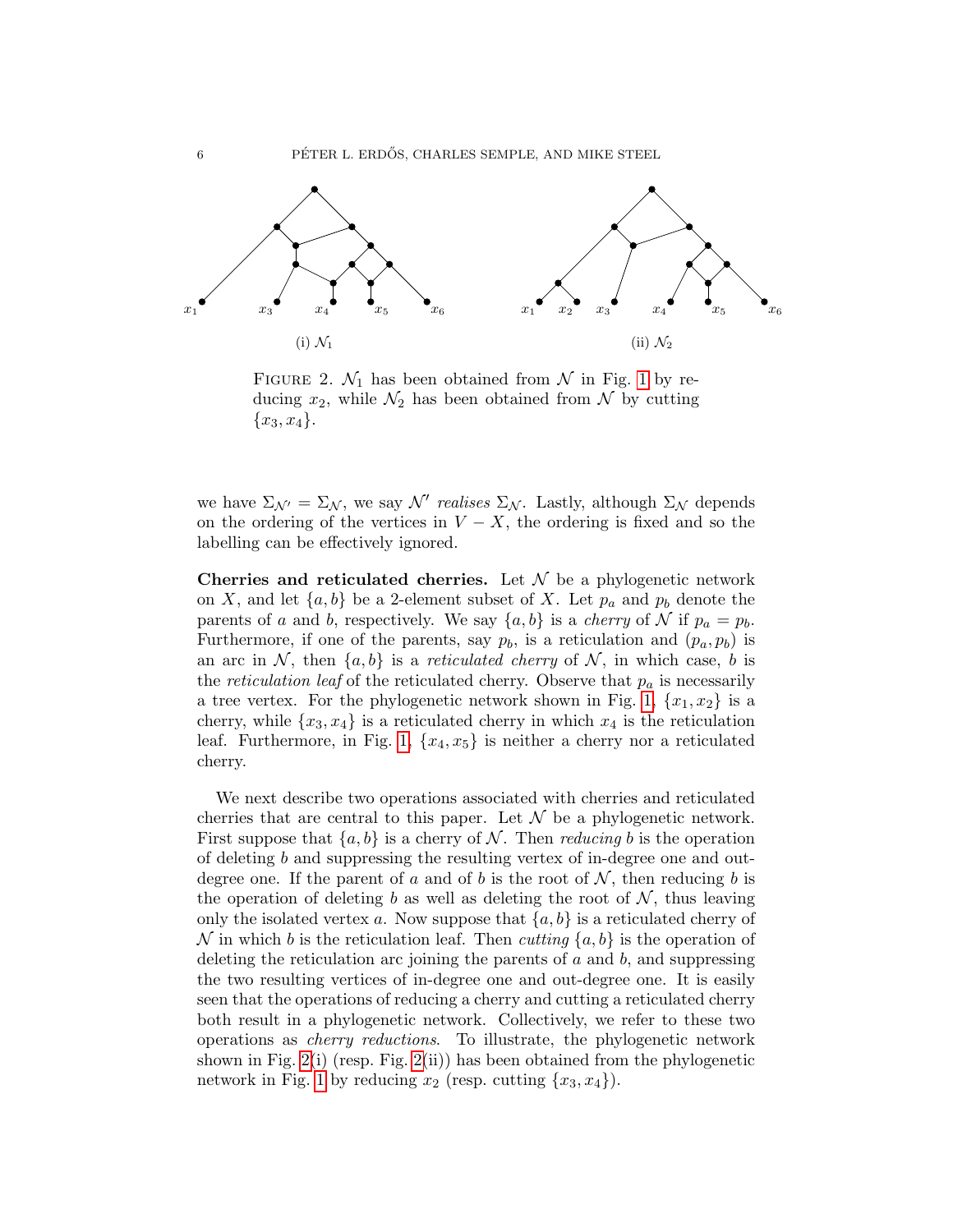

<span id="page-6-1"></span>FIGURE 3. (i) An orchard network and (ii) a non-orchard network.

**Orchard networks.** For a phylogenetic network  $\mathcal{N}$ , the sequence

<span id="page-6-0"></span>(1) N = N0, N1, N2, . . . , N<sup>k</sup>

of phylogenetic networks is a *cherry-reduction sequence of*  $N$  if, for all  $i \in \{1, 2, \ldots, k\}$ , the phylogenetic network  $\mathcal{N}_i$  is obtained from  $\mathcal{N}_{i-1}$  by a (single) cherry reduction. The sequence is *maximal* if  $\mathcal{N}_k$  has no cherries or reticulated cherries. If  $\mathcal{N}_k$  consists of a single vertex, the sequence is complete, in which case,  $\mathcal N$  is called an *orchard network*. Observe that if [\(1\)](#page-6-0) is complete, then the leaf set of  $\mathcal{N}_{k-1}$  has size two and the parent of each leaf is the root of  $\mathcal{N}_{k-1}$ . It is easily checked that the phylogenetic network shown in Fig. [1](#page-4-0) is an orchard network. In Section [4,](#page-11-0) we show that if  $\mathcal N$  is an orchard network, then every maximal sequence of cherry reductions of an orchard network  $\mathcal N$  is complete. Thus if we want to construct a complete cherry-reduction sequence for an orchard network, the order in which the reductions are applied does not matter. In turn, this provides an easy test to decide whether or not an arbitrary network is orchard.

One of the most well-studied classes of phylogenetic networks is the class of tree-child networks. Introduced in [\[5\]](#page-19-12), a phylogenetic network is treechild if every non-leaf vertex is the parent of a tree vertex or a leaf. Treechild networks are examples of orchard networks [\[3\]](#page-19-15), but there exist orchard networks that are not tree-child. Indeed, while the size of the leaf set bounds the total number of vertices of a tree-child network [\[5\]](#page-19-12), the total number of vertices in an orchard network is not necessarily bounded by the size of its leaf set. For example, the phylogenetic network shown in Fig. [3\(](#page-6-1)i) is an orchard network with exactly three leaves but, by extending it in the obvious way, we can produce an orchard network with an arbitrarily large odd number of vertices and still with exactly three leaves. Furthermore, not all phylogenetic networks are orchard networks as Fig. [3\(](#page-6-1)ii) illustrates.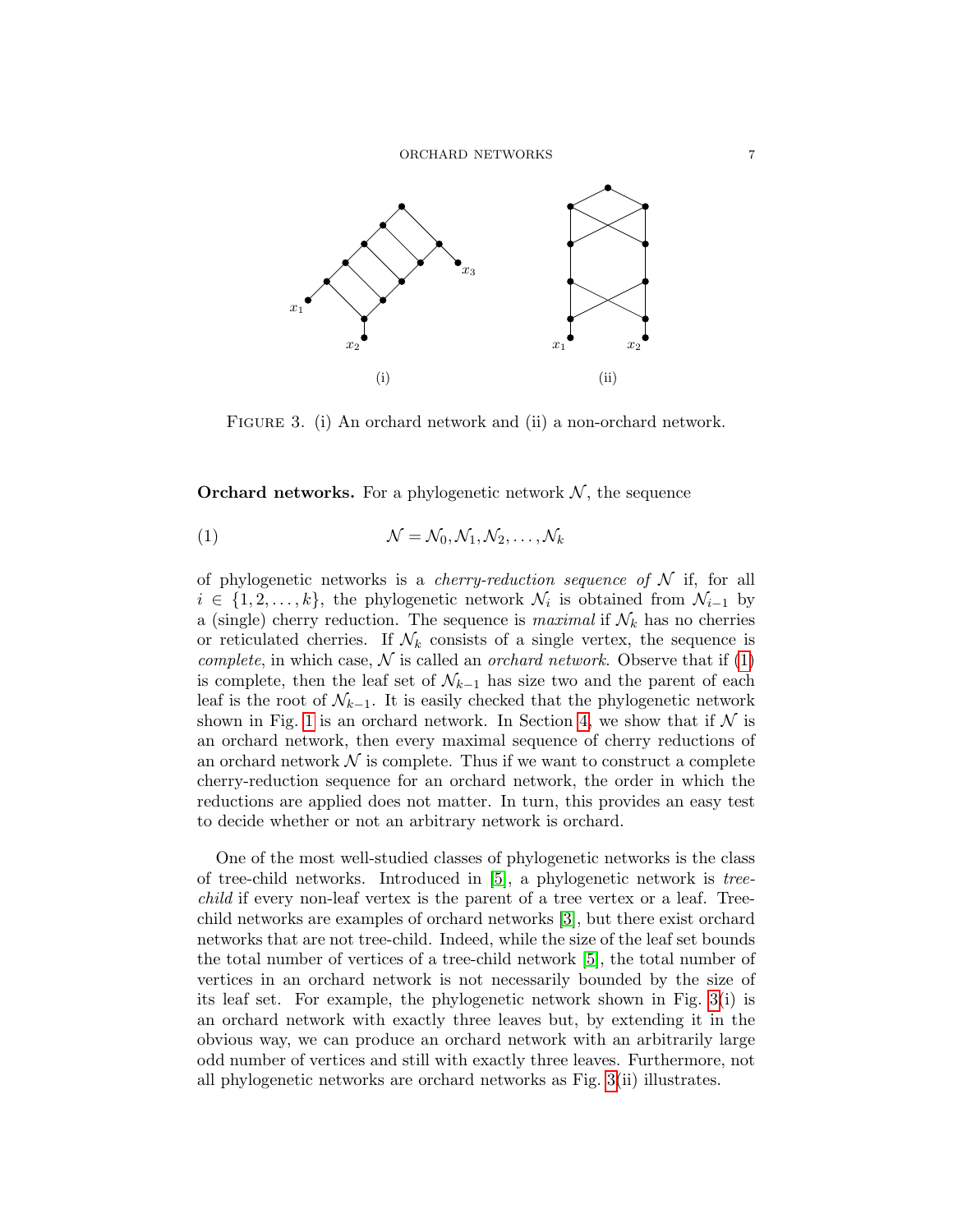For this paper, a second relevant class of phylogenetic networks is the class of tree-sibling time-consistent networks. Let  $\mathcal N$  be a phylogenetic network. We say  $\mathcal N$  is *tree-sibling* if every reticulation has a parent that is also the parent of a tree vertex or a leaf. Furthermore,  $\mathcal N$  is time-consistent if there is a map t from the vertex set of  $\mathcal N$  to the non-negative integers such that if  $(u, v)$  is a reticulation arc of N, then  $t(u) = t(v)$ ; otherwise,  $t(u) < t(v)$ . We refer to such a mapping as a temporal labelling. In the literature, time-consistent networks are also referred to as temporal networks. Like tree-child networks, the class of tree-sibling time-consistent networks is a proper subclass of orchard networks. For completeness, we include a proof of containment. To see that it is proper, it is shown in [\[4\]](#page-19-11) that, unlike orchard networks, the number of reticulations of a tree-sibling time-consistent network is bounded by the size of its leaf set.

**Lemma 2.1.** Let N be a tree-sibling time-consistent network. Then N is an orchard network.

*Proof.* Clearly, the lemma holds if  $N$  has no reticulations. Therefore we may assume that  $\mathcal N$  has at least one reticulation. We first show that  $\mathcal N$  has either a cherry or a reticulated cherry. Let  $t$  be a temporal labelling of the vertices of N, and let v be a reticulation with the property that  $t(v) \geq t(v')$ for all reticulations  $v'$  of  $\mathcal N$ . Since  $\mathcal N$  is tree-sibling,  $v$  has a parent,  $u$  say, that is the parent of a vertex  $w$  which is either a tree vertex or a leaf. By maximality, no reticulations are reachable from  $v$  or  $w$ . Therefore, if two leaves are reachable from either v or w, then  $\mathcal N$  has a cherry. If this does not occur, then w is a leaf and that the (unique) child, x say, of v is also a leaf. In particular,  $\{w, x\}$  is a reticulated cherry of N.

To complete the proof, let  $\mathcal{N}'$  be obtained from  $\mathcal N$  by a cherry reduction. Clearly,  $\mathcal{N}'$  is also tree-sibling. Furthermore, it is easily checked that the mapping  $t'$  from the vertex set of  $\mathcal{N}'$  to the non-negative integers given by  $t'(u) = t(u)$  is a temporal labelling of N'. Thus N' is tree-sibling timeconsistent. The lemma now follows.

Main result. The following theorem is the main result of the paper.

<span id="page-7-0"></span>**Theorem 2.2.** Let  $N$  be an orchard network on  $X$  with vertex set  $V$ . Then, up to isomorphism, N is the unique phylogenetic network on X realising  $\Sigma_{\mathcal{N}}$ . Furthermore, up to isomorphism, N can be reconstructed from  $\Sigma_N$  in time  $O(|X|^3|V|^3)$ .

It is worth emphasising that the uniqueness of  $\mathcal N$  in the statement of Theorem [2.2](#page-7-0) is amongst all phylogenetic networks on  $X$ , not just within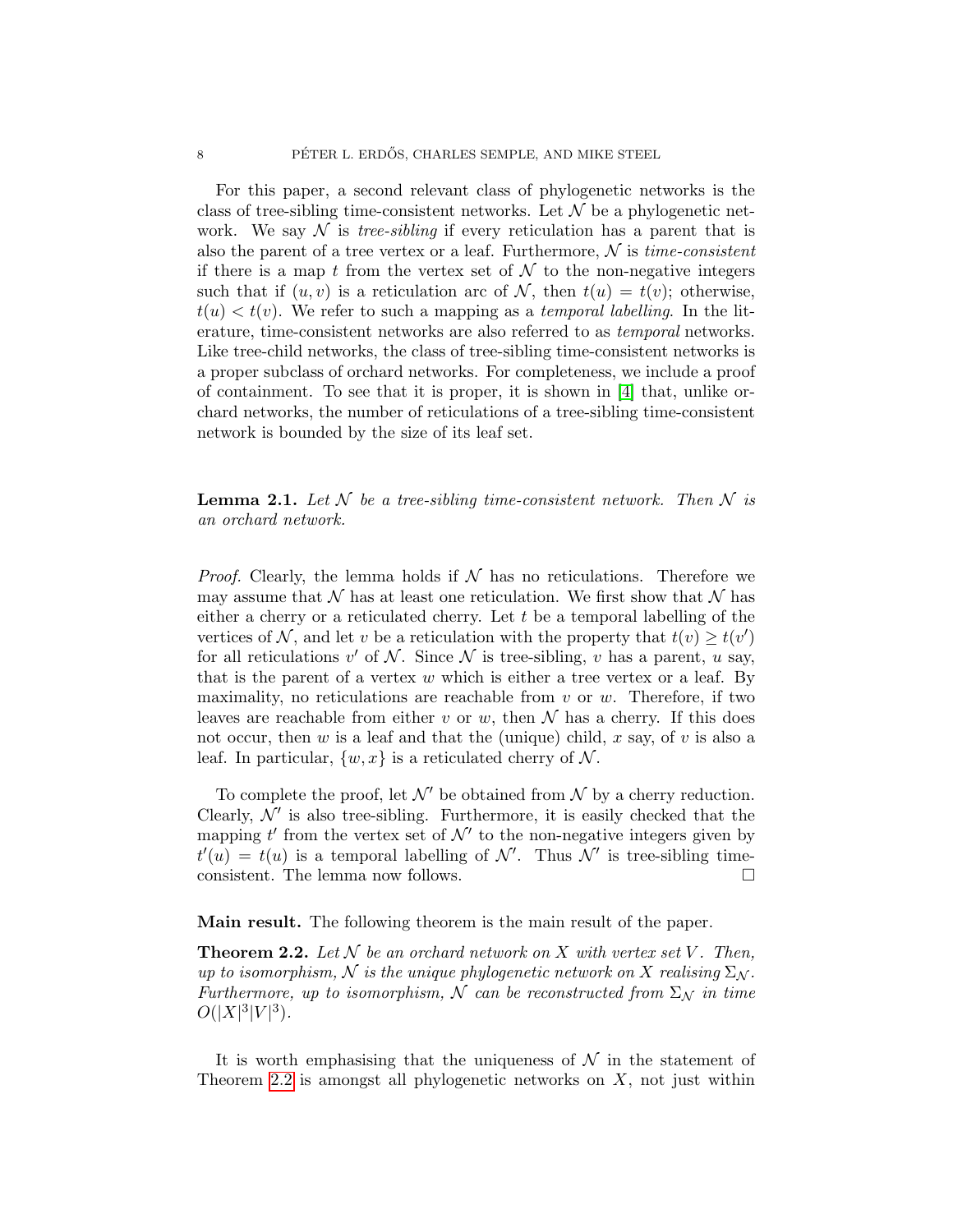

<span id="page-8-0"></span>FIGURE 4. Two non-isomorphic phylogenetic networks  $\mathcal{N}_1$ and  $\mathcal{N}_2$ , but  $\Sigma_{\mathcal{N}_1} = \Sigma_{\mathcal{N}_2}$ .

the class of orchard networks on X. Furthermore, if  $\mathcal N$  is not an orchard network, then the outcome of Theorem [2.2](#page-7-0) does not necessarily hold. In particular, consider the two phylogenetic networks  $\mathcal{N}_1$  and  $\mathcal{N}_2$  in Fig. [4.](#page-8-0) It is easily checked that by fixing an ordering of the non-leaf vertices of each of  $\mathcal{N}_1$  and  $\mathcal{N}_2$  so that the parent of y is in the same position in both orderings, we have  $\Sigma_{\mathcal{N}_1} = \Sigma_{\mathcal{N}_2}$ . But  $\mathcal{N}_1$  is not isomorphic to  $\mathcal{N}_2$ .

Theorem [2.2](#page-7-0) generalises results of Cardona et al. [\[4\]](#page-19-11) and Cardona et al. [\[5\]](#page-19-12). Let  $\mathcal N$  be a phylogenetic network on X with vertex set V and let  $x_1, x_2, \ldots, x_n$  be a fixed ordering of the leaves in X. For all  $v \in V - X$ , the path tuple of v, denoted  $\pi(v)$ , is the n-tuple whose *i*-th entry is the number of paths in N from v to  $x_i$ . Let  $\Pi_{\mathcal{N}}$  denote the multiset

$$
\{\pi(v) : v \in V - X\}
$$

of path tuples of N. If  $\mathcal{N}'$  is a phylogenetic network on X and, up to an ordering of X, we have  $\Pi_{\mathcal{N}'} = \Pi_{\mathcal{N}}$ , we say  $\mathcal{N}'$  realises  $\Pi_{\mathcal{N}}$ . The next theorem was established in [\[4\]](#page-19-11) and [\[5\]](#page-19-12).

**Theorem 2.3.** Let  $N$  be a phylogenetic network on X.

- (i) If N is tree-sibling time-consistent, then, up to isomorphism, N is the unique tree-sibling time-consistent network on X realising  $\Pi_N$ .
- <span id="page-8-1"></span>(ii) If  $N$  is tree-child, then, up to isomorphism,  $N$  is the unique tree-child network on X realising  $\Pi_{\mathcal{N}}$ .

Furthermore, for both instances, up to isomorphism,  $N$  can be constructed from  $\Pi_{\mathcal{N}}$  in time polynomial in the size of X.

Let N be a phylogenetic network on X with vertex set V. The set  $\Sigma_{\mathcal{N}}$ and multiset  $\Pi_N$  are equivalent in the amount of information they provide. To see this, let  $x_1, x_2, \ldots, x_n$  and  $v_1, v_2, \ldots, v_t$  be fixed orderings of the vertices in X and  $V - X$ , respectively. Then, for all  $i \in \{1, 2, \ldots, t\}$ , the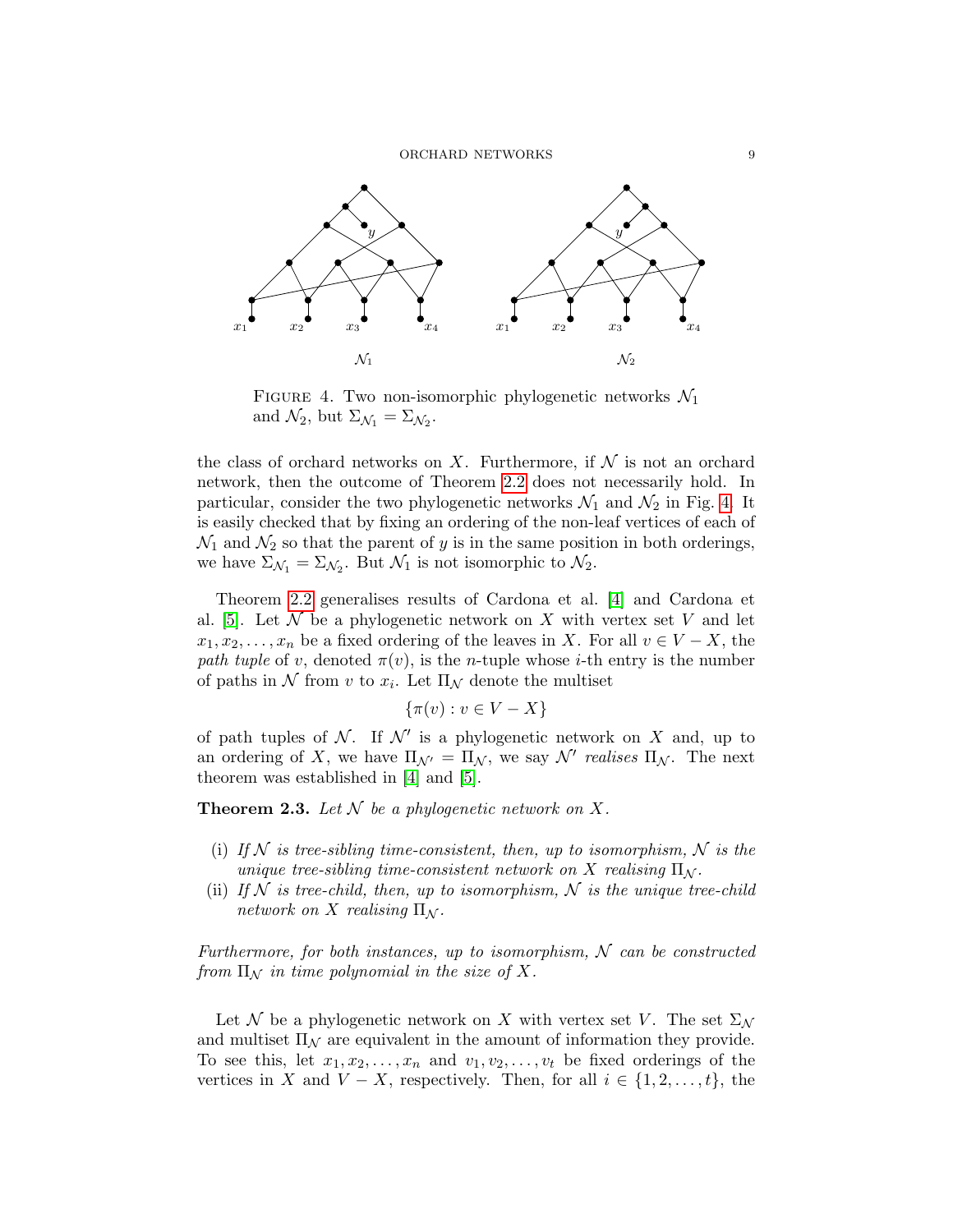

<span id="page-9-0"></span>FIGURE 5. Two orchard networks  $\mathcal{N}_1$  and  $\mathcal{N}_2$  with  $\Gamma_{\mathcal{N}_1}$  =  $\Gamma_{\mathcal{N}_2}$ , but  $\Sigma_{\mathcal{N}_1} \neq \Sigma_{\mathcal{N}_2}$ .

n-tuple  $\pi(v_i)$  is the tuple whose j-th entry is the *i*-th entry of  $\sigma(x_j)$  for all  $j \in \{1, 2, \ldots, n\}$ . Similarly, each ordered pair in  $\Sigma_{\mathcal{N}}$  can be obtained from  $\Pi_{\mathcal{N}}$ . Thus Theorem [2.2](#page-7-0) generalises Theorem [2.3](#page-8-1) in two ways. First, it shows that the latter holds for the more general class of orchard networks and, second, the uniqueness is not confined to the class of networks being constructed.

We end the section with three remarks. Firstly, Theorem [2.2](#page-7-0) is not the first reconstruction result concerning the class of orchard networks. Although this class was not named, it is shown in [\[3\]](#page-19-15) that orchard networks are reconstructible from their so-called multiset distance matrices. See [\[3,](#page-19-15) Theorem 3.4]. We have no doubt that, over time, the class of orchard networks will be realised to be reconstructible in other ways as well.

The second remark concerns a related, but weaker, notion to that of ancestral tuples called ancestral sets. Let  $\mathcal N$  be a phylogenetic network on X with vertex set V. For all  $x \in X$ , the ancestral set of x is

$$
\gamma(x) = \{ v \in V - X : x \text{ is reachable from } v \}.
$$

Thus  $\gamma(x)$  is the set of non-leaf vertices v in N for which there is a directed path from v to x. Observe that, for all  $x \in X$ , the root of N is always an element of  $\gamma(x)$  and so  $\gamma(x)$  is non-empty. Let  $\Gamma_{\mathcal{N}}$  denote the set

$$
\{(x, \gamma(x)) : x \in X\}
$$

of ordered pairs. Given  $\Sigma_{\mathcal{N}}$ , it is clear that we can construct  $\Gamma_{\mathcal{N}}$  in time  $O(|V|)$ .

To see that ancestral sets is a weaker notion than ancestral tuples, consider the two orchard networks  $\mathcal{N}_1$  and  $\mathcal{N}_2$  shown in Fig. [5,](#page-9-0) where the non-leaf vertices have been labelled  $1, 2, \ldots, 8$ . For each  $i \in \{1, 2\}$ , the ancestral sets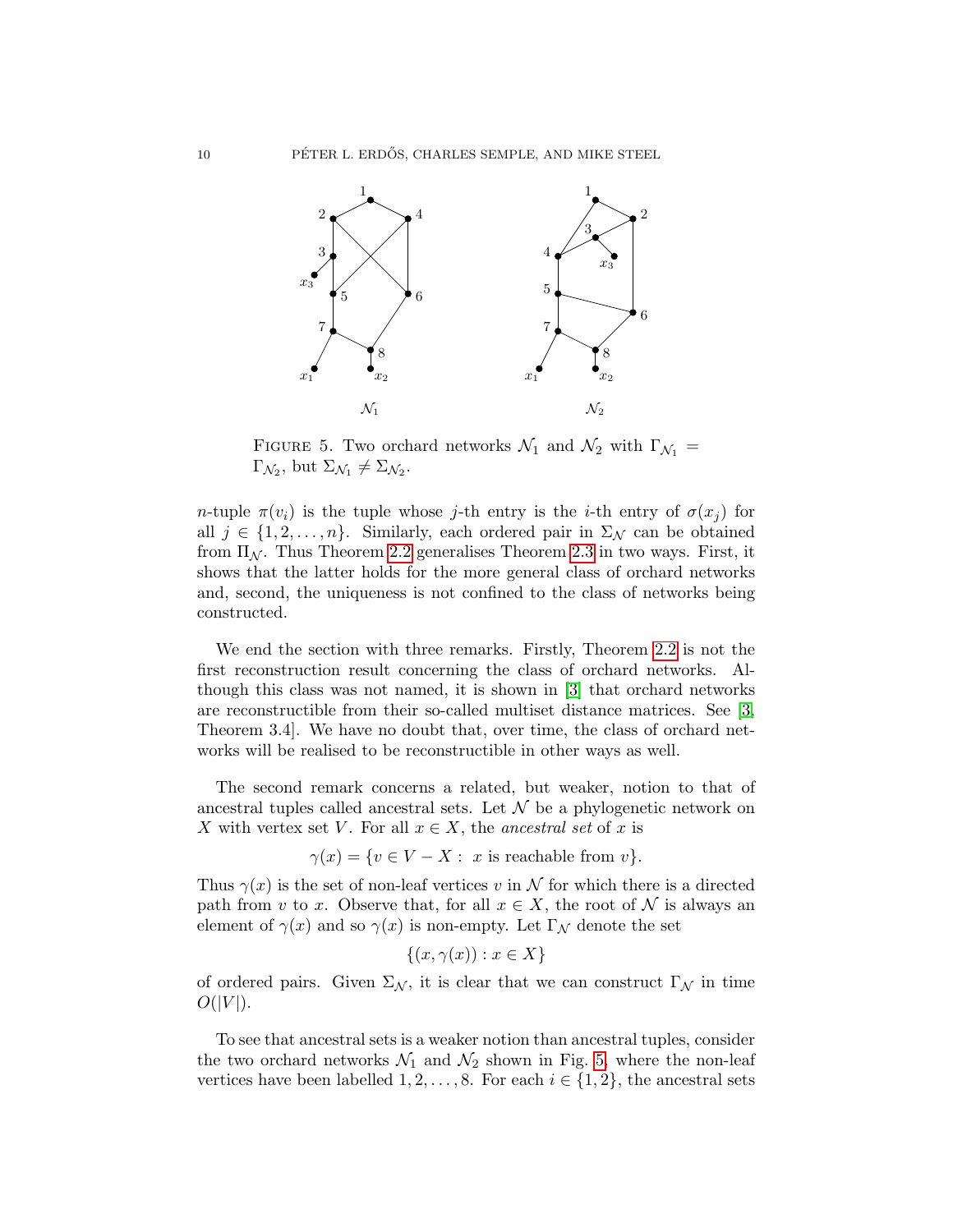of  $x_1, x_2$ , and  $x_3$  are  $\{1, 2, 3, 4, 5, 7\}$ ,  $\{1, 2, \ldots, 8\}$ , and  $\{1, 2, 3\}$ , respectively. But  $\mathcal{N}_1$  is not isomorphic to  $\mathcal{N}_2$ . Note that, for a fixed ordering of  $1, 2, \ldots, 8$ , the ancestral tuple of  $x_2$  differs in  $\mathcal{N}_1$  and  $\mathcal{N}_2$  even though the ancestral tuples of  $x_1$  and  $x_3$  are the same for  $\mathcal{N}_1$  and  $\mathcal{N}_2$ . Nevertheless, despite this example, the ancestral sets of a phylogenetic network  $\mathcal N$  do provide some information regarding the structure of  $N$ . As this is of possible independent interest, we highlight this in the next section where the preliminary lemmas are established in terms of ancestral sets.

The third remark concerns the relationship between orchard networks and the increasingly prominent class of tree-based networks [\[8\]](#page-19-16). A phylogenetic network N on X with root  $\rho$  and vertex set V is *tree-based* if it has, as a subgraph, a rooted subtree with root  $\rho$ , vertex set V, and leaf set X. Note that  $\rho$  in the subtree may have out-degree one. It is shown in [\[10\]](#page-19-17) that the class of orchard networks is a proper subclass of tree-based networks. To see that it is proper, observe that the non-orchard networks  $\mathcal{N}_1$  and  $\mathcal{N}_2$  in Fig. [4](#page-8-0) are both tree-based. Thus, the networks in this figure also show that Theorem [2.2](#page-7-0) does not extend to tree-based networks.

## 3. Preliminary Lemmas

<span id="page-10-0"></span>In this section, we establish several results that will be used in the proof of Theorem [2.2.](#page-7-0) These results show that the ancestral sets, and thus the ancestral tuples, of an arbitrary phylogenetic network recognise and distinguish cherries and reticulated cherries.

<span id="page-10-1"></span>**Lemma 3.1.** Let  $N$  be a phylogenetic network on  $X$ , and let a and b be distinct elements in X. Then  $\gamma(a) \subseteq \gamma(b)$  if and only if the parent of b is reachable from the parent of a.

*Proof.* Let  $p_a$  and  $p_b$  denote the parents of a and b, respectively. If  $p_b$  is reachable from  $p_a$ , then it is clear that  $\gamma(a) \subseteq \gamma(b)$ . To prove the converse, suppose that  $\gamma(a) \subseteq \gamma(b)$ . Then  $p_a \in \gamma(b)$  and so, by definition, b is reachable from  $p_a$ . In turn, this implies that  $p_b$  is reachable from  $p_a$ .

The next corollary immediately follows from Lemma [3.1](#page-10-1) and the fact that phylogenetic networks are acyclic.

<span id="page-10-2"></span>**Corollary 3.2.** Let N be a phylogenetic network on X, and let  $\{a, b\}$  be a 2element subset of X. Then  $\{a, b\}$  is a cherry in N if and only if  $\gamma(a) = \gamma(b)$ .

**Lemma 3.3.** Let N be a phylogenetic network on X, and let  $\{a, b\}$  be a 2-element subset of X. Then  $\{a, b\}$  is a reticulated cherry of N in which b is the reticulation leaf if and only if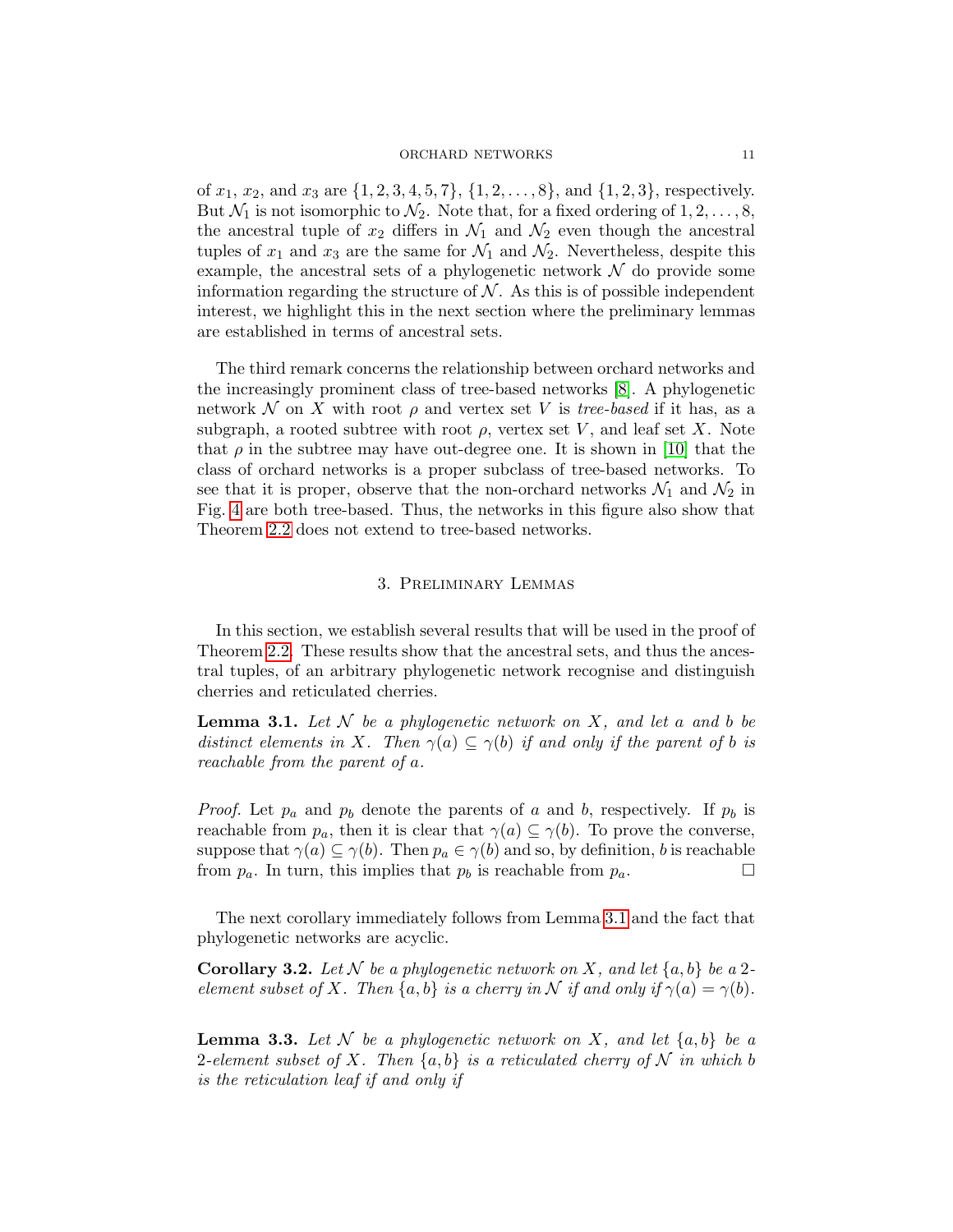- (i)  $\gamma(a) \subsetneq \gamma(b)$ ,
- (ii) there is no  $x \in X b$  such that  $\gamma(a) \subset \gamma(x)$ , and
- <span id="page-11-2"></span>(iii)  $|\gamma(b) - \bigcup_{x \in X - b} \gamma(x)| = 1.$

*Proof.* Let  $p_a$  and  $p_b$  denote the parents of a and b, respectively. It is easily checked that if  $\{a, b\}$  is a reticulated cherry in which b is the reticulation leaf, then  $(i)$ – $(iii)$  hold. So suppose that  $(i)$ – $(iii)$  hold. Since  $(i)$  holds, it follows by Lemma [3.1](#page-10-1) that there is a directed path P in N from  $p_a$  to  $p_b$ . If  $p_b$  is a tree vertex, then N has a leaf, c say, reachable from  $p_b$  such that  $c \neq b$ . This implies that  $\gamma(a) \subset \gamma(c)$ , contradicting (ii). Therefore  $p_b$  is a reticulation. Lastly, assume  $(p_a, p_b)$  is not an arc in N. Let u denote the vertex on P immediately prior to  $p_b$ . If u is a tree vertex, then N has a leaf  $c' \neq b$  reachable from u with  $\gamma(a) \subset \gamma(c')$ , contradicting (ii). On the other hand, if  $u$  is a reticulation, then

$$
\left|\gamma(b) - \bigcup_{x \in X - b} \gamma(x)\right| \ge 2,
$$

<span id="page-11-0"></span>contradicting (iii). Thus  $(p_a, p_b)$  is an arc and so  $\{a, b\}$  is a reticulated cherry in which b is the reticulation leaf.

# 4. Order Does Not Matter

Let  $\mathcal N$  be an orchard network. Then, by definition, there exists a complete cherry-reduction sequence for  $N$ . But, how do we find such a sequence and does the order in which we apply the cherry reductions matter? The next proposition says that if we take  $\mathcal N$  and repeatedly apply cherry reductions until no more is possible, we always construct a complete cherry-reduction sequence. A vertex on a directed path is non-terminal if it is neither the first nor last vertex on the path.

**Proposition 4.1.** Let  $N$  be an orchard network, and let

<span id="page-11-1"></span>(2) N = N0, N1, N2, . . . , N`

be a maximal sequence of cherry reductions. Then this sequence is complete.

*Proof.* Let X denote the leaf set of N, and suppose [\(2\)](#page-11-1) is not complete. Paralleling [\(2\)](#page-11-1), we begin by constructing a sequence

$$
\mathcal{N}=\mathcal{M}_0,\mathcal{M}_1,\mathcal{M}_2,\ldots,\mathcal{M}_\ell
$$

of rooted acyclic directed graphs as follows. If  $\mathcal{N}_1$  is obtained from  $\mathcal{N}_0$  by reducing a leaf of a cherry, then  $\mathcal{M}_1$  is obtained from  $\mathcal{M}_0$  by deleting the same leaf but not suppressing the resulting vertex of in-degree one and outdegree one. Similarly, if  $\mathcal{N}_1$  is obtained from  $\mathcal{N}_0$  by cutting a reticulated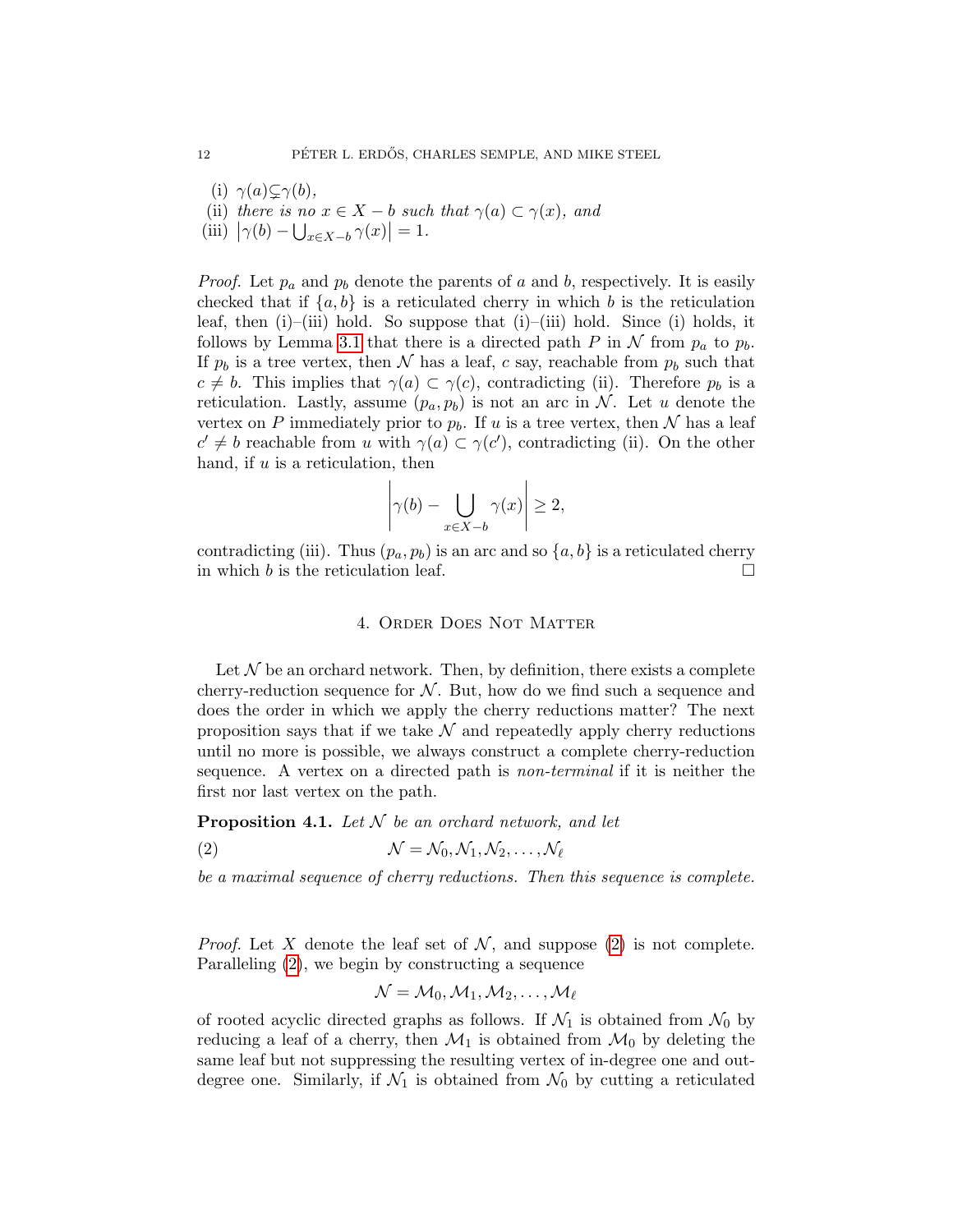cherry, then  $\mathcal{M}_1$  is obtained from  $\mathcal{M}_0$  by deleting the same reticulation arc but not suppressing the two resulting vertices of in-degree one and outdegree one. More generally, if  $\mathcal{N}_i$  is obtained from  $\mathcal{N}_{i-1}$  by reducing a leaf of a cherry, that is, deleting a leaf b say and suppressing its parent  $p_b$ , then  $\mathcal{M}_i$ is obtained from  $\mathcal{M}_{i-1}$  by deleting b as well as deleting every non-terminal vertex on the (unique) path from  $p_b$  to b in  $\mathcal{M}_{i-1}$ . Note that each of these non-terminal vertices has in-degree one and out-degree one in  $\mathcal{M}_{i-1}$ . On the other hand, if  $\mathcal{N}_i$  is obtained from  $\mathcal{N}_{i-1}$  by cutting a reticulated cherry, that is, deleting a reticulation arc  $(p_a, p_b)$  and suppressing  $p_a$  and  $p_b$ , then  $\mathcal{M}_i$  is obtained from  $\mathcal{M}_{i-1}$  by deleting  $(p_a, p_b)$ . Observe that, for all i, if we suppress every vertex in  $\mathcal{M}_i$  of in-degree one and out-degree one, we obtain  $\mathcal{N}_i$ . Thus  $\mathcal{M}_i$  is a subdivision of  $\mathcal{N}_i$  for all i, that is,  $\mathcal{N}_i$  can be obtained from  $\mathcal{M}_i$  by suppressing all vertices of in-degree one and out-degree one for all *i*. Furthermore, as [\(2\)](#page-11-1) is not complete, the root  $\rho$  of  $N$  is never deleted and so, for all *i*, the root of  $\mathcal{M}_i$  is also  $\rho$  and has out-degree two in  $\mathcal{M}_i$ .

We now analyse  $\mathcal{M}_{\ell}$ . Since [\(2\)](#page-11-1) is maximal and not complete,  $\mathcal{N}_{\ell}$  has at least one reticulation. This implies that  $\mathcal{M}_{\ell}$  has at least one vertex of in-degree two and out-degree one. We next show that every non-terminal vertex in  $\mathcal{M}_{\ell}$  on a path from  $\rho$  to a vertex of in-degree two and out-degree one has degree three.

<span id="page-12-0"></span>**4.1.1.** Let v be a vertex of in-degree two and out-degree one in  $\mathcal{M}_{\ell}$ . If u is a non-terminal vertex of  $\mathcal{M}_\ell$  on a path in  $\mathcal{M}_\ell$  from  $\rho$  to v, then u has degree three in  $\mathcal{M}_{\ell}$ .

Proof. Suppose u is a vertex of in-degree one and out-degree one on a path from  $\rho$  to v in  $\mathcal{M}_{\ell}$ . In  $\mathcal{N}$ , the vertex u has degree three. Therefore, for some  $i \in \{1, 2, \ldots, \ell\}$ , we have that  $\mathcal{N}_i$  is obtained from  $\mathcal{N}_{i-1}$  by a cherry reduction in which an arc incident with u is deleted. Now, as v is a vertex of in-degree two and out-degree one in  $\mathcal{M}_{\ell}$ , it follows that v is a reticulation in  $\mathcal{N}_{\ell}$ , and therefore a reticulation in  $\mathcal{N}_{i}$ . Thus there is a path P in  $\mathcal{N}_{i}$  from u to v. It is now easily checked that no cherry reduction applied to  $\mathcal{N}_{i-1}$ in which an arc incident with  $u$  and not lying on  $P$  is deleted is possible. Hence  $u$  has degree-three.

We now complete the proof of the proposition. Since  $\mathcal N$  is orchard, there is a sequence

$$
\mathcal{N} = \mathcal{N}'_0, \mathcal{N}'_1, \mathcal{N}'_2, \ldots, \mathcal{N}'_k
$$

of cherry reductions such that  $\mathcal{N}'_k$  consists of a single vertex. Let i be the smallest index such that  $\mathcal{N}'_i$  is obtained from  $\mathcal{N}'_{i-1}$  by cutting a reticulated cherry in which the deleted reticulation arc,  $(u, v)$  say, has the property that v is in  $\mathcal{M}_\ell$  and it has in-degree two and out-degree one in  $\mathcal{M}_\ell$ . Observe that, by the choice of  $i$ , no vertex of in-degree two and out-degree one is reachable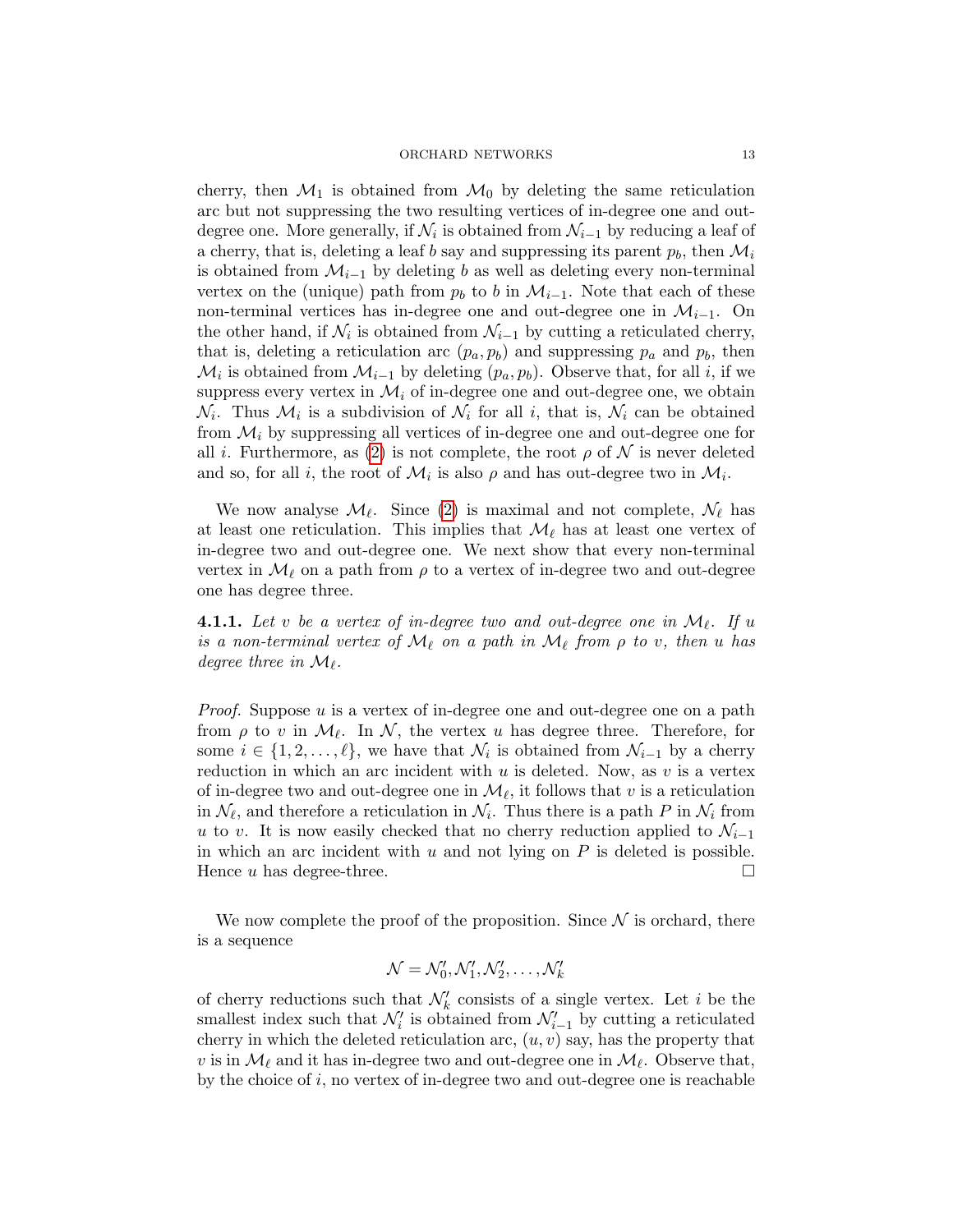from v in  $\mathcal{M}_{\ell}$  except v itself. As [\(2\)](#page-11-1) is maximal, this implies that there is a unique vertex,  $\ell_v$  say, in X that is reachable from v in  $\mathcal{M}_{\ell}$ .

Now, u is a tree vertex in  $\mathcal{N}'_{i-1}$  whose other child, in addition to v, is a leaf. By  $(4.1.1)$ , u has degree-three in  $\mathcal{M}_{\ell}$ . Furthermore, as u is a tree vertex in  $\mathcal{N}'_{i-1}$ , it follows that u has in-degree one and out-degree two in  $\mathcal{M}_{\ell}$ . Let w denote the child of u in  $\mathcal{M}_{\ell}$  that is not v. At least one vertex in X is reachable from w in  $\mathcal{M}_{\ell}$  and this vertex is not  $\ell_v$ . If, in  $\mathcal{M}_{\ell}$ , there is no vertex reachable from  $w$  with in-degree two and out-degree one, then  $(2)$ is not maximal. Therefore, in  $\mathcal{M}_{\ell}$  there is such a vertex w' reachable from w. In N, the vertex w' is a reticulation, and so there is a  $j \in \{1, 2, ..., k\}$ such that  $\mathcal{N}'_j$  is obtained from  $\mathcal{N}'_{j-1}$  by cutting a reticulated cherry in which a reticulation arc directed into  $w'$  is deleted. Since  $(u, v)$  is the reticulation arc directed into v that is deleted, it follows  $j < i$ . But, by the choice of i, we have  $i < j$ ; a contradiction. We conclude that [\(2\)](#page-11-1) is complete.

The following corollary is an immediate consequence of Proposition [4.1.](#page-11-1)

<span id="page-13-1"></span>**Corollary 4.2.** Let N be an orchard network, and let  $\{a, b\}$  be a cherry or a reticulated cherry of N. If N' is obtained from N by reducing b if  $\{a, b\}$ is a cherry or cutting  $\{a, b\}$  if  $\{a, b\}$  is a reticulated cherry, then N' is an orchard network.

Since deciding if a given pair of leaves of a phylogenetic network is either a cherry or a reticulated cherry takes constant time and a cherry reduction also takes constant time, the last corollary gives a polynomial-time algorithm for deciding if an arbitrary phylogenetic network  $\mathcal N$  is orchard. In particular, repeatedly find a cherry or a reticulated cherry, and apply the appropriate cherry reduction until this process is no longer possible. This takes at most  $O(|V|)$  iterations, where V is the vertex of N. If at the completion of this process, we have a phylogenetic network consisting of a single vertex, then  $\mathcal N$  is orchard; otherwise,  $\mathcal N$  is not orchard. Observe that if  $\mathcal N$  is orchard with n leaves and k reticulations, then this process consists of  $n + k - 1$ cherry reductions.

## 5. Proof of Theorem [2.2](#page-7-0)

<span id="page-13-0"></span>In this section, we prove Theorem [2.2.](#page-7-0) For a phylogenetic network  $\mathcal{N}$ , Corollary [3.2](#page-10-2) and Lemma [3.3](#page-11-2) show that it is straightforward to recognise cherries and reticulated cherries of  $\mathcal N$  using only the ancestral sets, and thus the ancestral tuples, of  $N$ . This fact is freely used throughout this section. We next describe two operations on tuples that parallel the operations of reducing a cherry and cutting a reticulated cherry.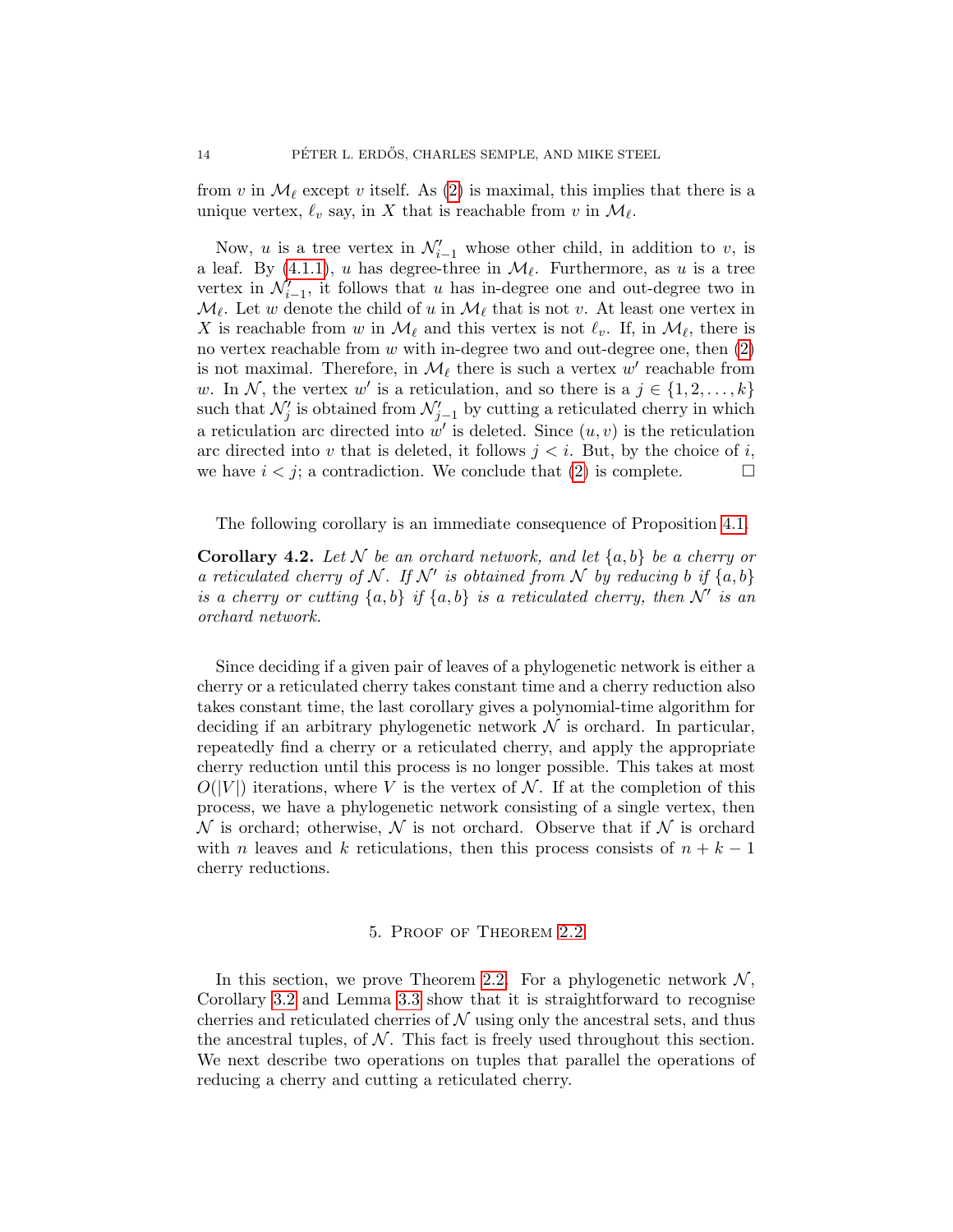Let X be a non-empty finite set and, for some fixed  $t$ , let

$$
\Sigma = \{(x, \sigma(x)) : x \in X\}
$$

be a set of ordered pairs, where, for all  $x \in X$ , we have that  $\sigma(x)$  is a t-tuple whose entries are either non-negative integers or −. Note that the symbol − is going to be used as a placeholder. Let  $\{a, b\}$  be a 2-element subset of X. The first operation will be used only in association with reducing  $b$ when  $\{a, b\}$  is a cherry. Let  $j \in \{1, 2, \ldots, t\}$  such that  $\sigma_j(a) = \sigma_j(b) = 1$ , but  $\sigma_i(x) = 0$  for all  $x \in X - \{a, b\}$ . Let  $\Sigma'$  be the set of  $|X - b|$  ordered pairs obtained from  $\Sigma$  as follows. For all  $x \in X - b$ , set  $\sigma'(x)$  so that the i-th entry is

$$
\sigma_i'(x) = \begin{cases} \sigma_i(x), & \text{if } i \neq j; \\ -, & \text{if } i = j. \end{cases}
$$

Set  $\Sigma' = \{(x, \sigma'(x)) : x \in X - b\}$ . We say that  $\Sigma'$  has been obtained from  $\Sigma$ by reducing b.

The second operation will be used only in association with cutting  $\{a, b\}$ when  ${a, b}$  is a reticulated cherry in which b is the reticulation leaf. Let  $j \in$  $\{1, 2, \ldots, t\}$  such that  $\sigma_i(a) = 1 = \sigma_i(b)$  but  $\sigma_i(x) = 0$  for all  $x \in X - \{a, b\}$ , and let  $k \in \{1, 2, \ldots, t\}$  such that  $\sigma_k(b) = 1$  but  $\sigma_k(x) = 0$  for all  $x \in X - b$ . Let  $\Sigma'$  be the set of |X| ordered pairs obtained from  $\Sigma$  as follows. For all  $x \in X - b$ , set  $\sigma'(x)$  so that the *i*-th entry is

$$
\sigma'_i(x) = \begin{cases} \sigma_i(x), & \text{if } i \notin \{j, k\}; \\ -, & \text{if } i \in \{j, k\}; \end{cases}
$$

and set  $\sigma'(b)$  so that the *i*-th entry is

$$
\sigma'_i(b) = \begin{cases} \sigma_i(b) - \sigma_i(a), & \text{if } i \notin \{j, k\}; \\ -, & \text{if } i \in \{j, k\}. \end{cases}
$$

Set  $\Sigma' = \{(x, \sigma'(x) : x \in X\}$ . We say that  $\Sigma'$  has been obtained from  $\Sigma$  by cutting  $\{a, b\}.$ 

**Lemma 5.1.** Let  $N$  be a phylogenetic network on  $X$  with vertex set  $V$  and  $|X| \geq 2$ , and fix an ordering of  $V - X$ . Let  $\{a, b\}$  be a 2-element subset of  $X$ .

- (i) If  $\{a, b\}$  is a cherry of N, then, up to entries with symbol –, the set of ordered pairs obtained from  $\Sigma_N$  by reducing b is the ancestral profile of the phylogenetic network  $\mathcal{N}'$  obtained from  $\mathcal N$  by reducing b.
- <span id="page-14-0"></span>(ii) If  $\{a, b\}$  is a reticulated cherry of N in which b is the reticulation leaf, then, up to entries with symbol −, the set of ordered pairs obtained from  $\Sigma_N$  by cutting  $\{a, b\}$  is the ancestral profile of the phylogenetic network N' obtained from N by cutting  $\{a, b\}$ .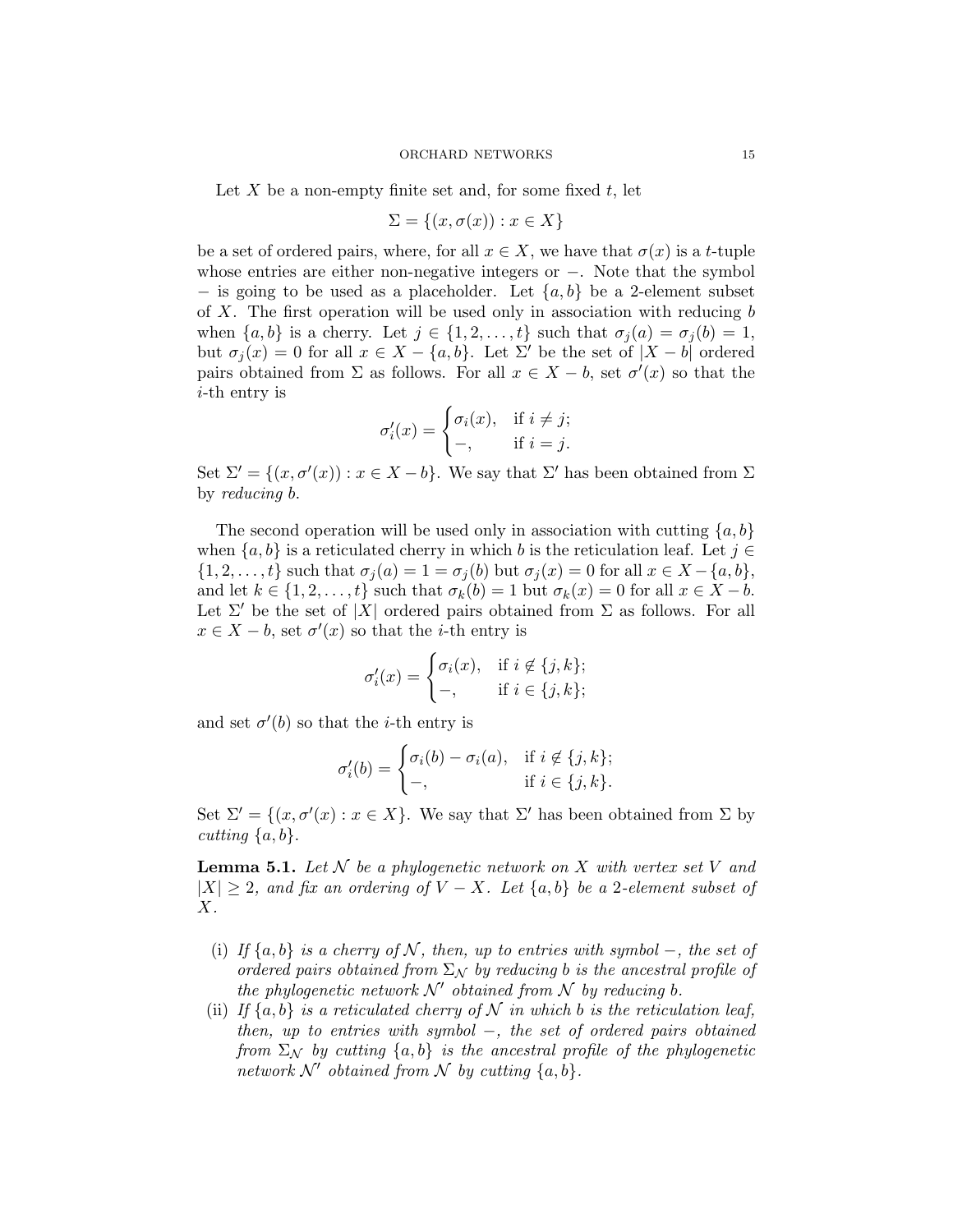Proof. We prove the lemma for (ii). The proof of the lemma for (i) is similar, but easier, and omitted. Suppose  $\{a, b\}$  is a reticulated cherry of N in which b is the reticulation leaf, and  $\mathcal{N}'$  is obtained from  $\mathcal N$  by cutting  $\{a, b\}$ . Let  $\Sigma'$  be the set of ordered pairs obtained from  $\Sigma_{\mathcal{N}}$  by cutting  $\{a, b\}$ . We will show that  $\Sigma'$  is the ancestral profile of a phylogenetic network isomorphic to  $\mathcal{N}'$ .

Let V denote the vertex set of N, and fix an ordering  $v_1, v_2, \ldots, v_t$  of the vertices in  $V - X$ . Let  $p_a$  and  $p_b$  denote the parents of a and b, respectively, in  $N$ . Set

$$
U_a = \{ v_j \in V - X : \sigma_j(a) = 1 = \sigma_j(b), \sigma_j(x) = 0 \text{ for all } x \in X - \{a, b\} \}
$$

and

$$
U_b = \{v_k \in V - X : \sigma_k(b) = 1, \sigma_k(x) = 0 \text{ for all } x \in X - b\}.
$$

Observe that  $U_a$  and  $U_b$  are both non-empty as  $p_a \in U_a$  and  $p_b \in U_b$ , but  $U_a \cap U_b$  is empty.

Now consider  $\Sigma'$ . To obtain  $\Sigma'$  from  $\Sigma_{\mathcal{N}}$ , we chose (i) an entry in  $\sigma(a)$ , say j, such that  $\sigma_j(a) = 1 = \sigma_j(b)$  but  $\sigma_j(x) = 0$  for all  $x \in X - \{a, b\}$ , and (ii) an entry in  $\sigma(b)$ , say k, such that  $\sigma_k(b) = 1$  but  $\sigma_k(x) = 0$  for all  $x \in X - b$ . In particular, these chosen entries correspond to vertices,  $v_i$  and  $v_k$  say, in  $U_a$  and  $U_b$ , respectively.

Let  $\mathcal{N}_1$  denote the phylogenetic network obtained from  $\mathcal N$  by bijectively relabelling the vertices in  $U_a$  with the vertices in  $U_a$  so that  $p_a$  is relabelled  $v_j$ , and bijectively relabelling the vertices in  $U_b$  with the vertices in  $U_b$  so that  $p_b$  is relabelled  $v_k$ . Clearly,  $\mathcal{N}_1$  is isomorphic to  $\mathcal N$  and  $\Sigma_{\mathcal N}$  is the ancestral profile of  $\mathcal{N}_1$ . Furthermore, it is easily checked that, up to isomorphism,  $\Sigma'$ is the ancestral profile of the phylogenetic network  $\mathcal{N}'_1$  obtained from  $\mathcal{N}_1$  by cutting  $\{a, b\}$ . But  $\mathcal{N}'_1$  is isomorphic to  $\mathcal{N}'$ , thereby completing the proof of the lemma.  $\Box$ 

With Lemma [5.1](#page-14-0) in hand, we next prove the uniqueness part of Theorem [2.2](#page-7-0)

Proof of the uniqueness part of Theorem [2.2.](#page-7-0) The proof is by induction on the sum of the number n of leaves and the number k of reticulations in  $\mathcal N$ . If  $n + k = 1$ , then  $n = 1$  and  $k = 0$ , and N consists of the single vertex in X, and so uniqueness holds. If  $n + k = 2$ , then, as N is orchard,  $n = 2$  and  $k = 0$ , in which case, N consists of two leaves attached to the root. Again, uniqueness holds. Now suppose that  $n + k \geq 3$  and the uniqueness holds for all orchard networks for which the sum of the number of leaves and the number of reticulations is at most  $n + k - 1$ . Note that, as N is orchard,  $n \geq 2$ .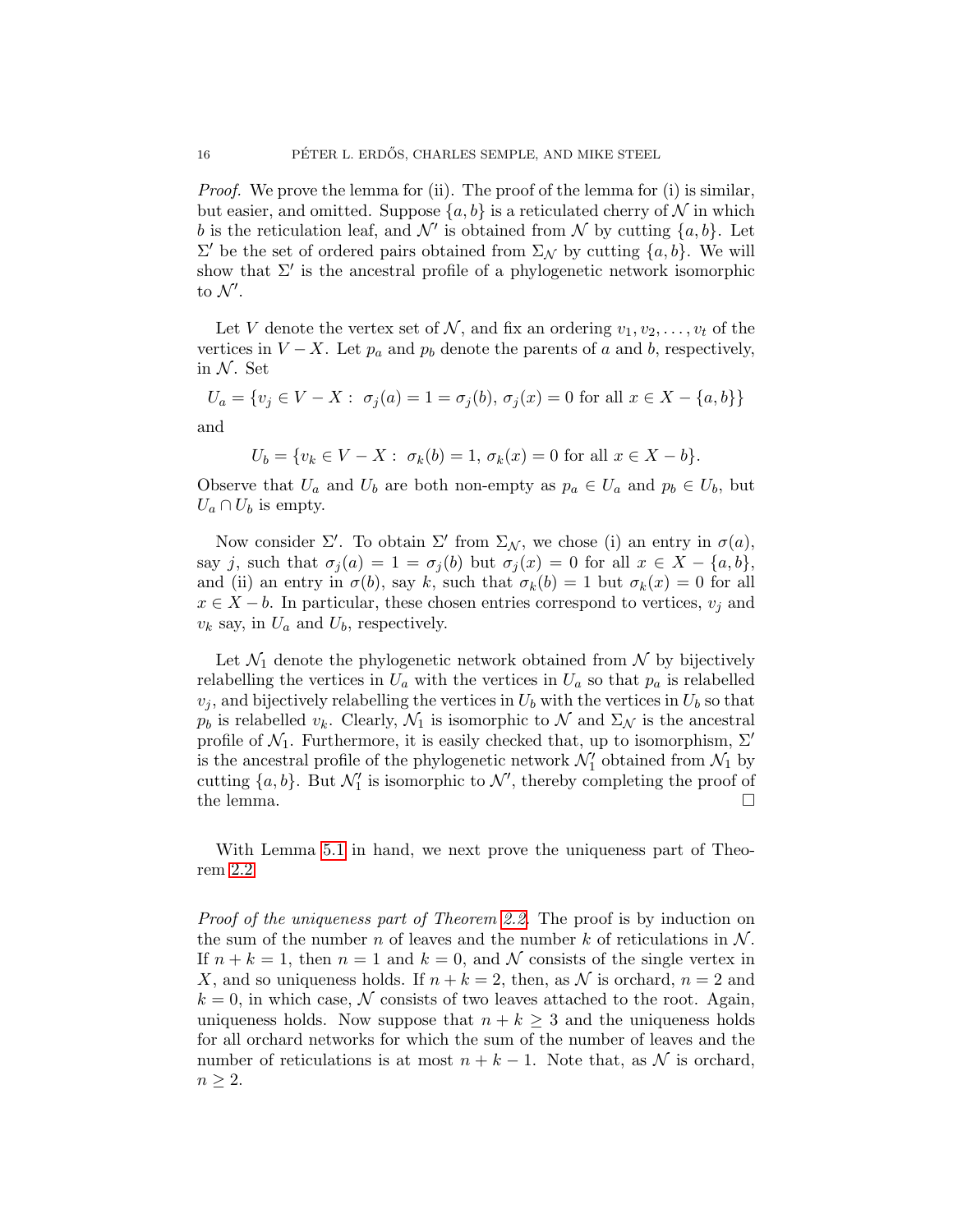Since  $\mathcal N$  is orchard, it has either a cherry or a reticulated cherry. Thus, by Corollary [3.2](#page-10-2) and Lemma [3.3,](#page-11-2) it is possible to find a 2-element subset  $\{a, b\}$ of X using only  $\Sigma_{\mathcal{N}}$  such that  $\{a, b\}$  is either a cherry or a reticulated cherry of N. If the latter, we can also determine from  $\Sigma_{\mathcal{N}}$  which of a and b is the reticulation. Without loss of generality, we may assume  $b$  is the reticulation leaf. Depending on whether  $\{a, b\}$  is a cherry or a reticulated cherry, let  $\mathcal{N}'$ be obtained from N by reducing b or cutting  $\{a, b\}$ , respectively, and let  $\Sigma'$  be the set of ordered pairs obtained from  $\Sigma_{\mathcal{N}}$  by reducing b or cutting  ${a, b}$ , respectively. Regardless of the way  $\mathcal{N}'$  and  $\Sigma'$  are obtained, it follows by Corollary [4.2](#page-13-1) and Lemma [5.1](#page-14-0) that  $\mathcal{N}'$  is an orchard network and, up to isomorphism,  $\Sigma'$  is the ancestral profile of  $\mathcal{N}'$ . Furthermore,  $\mathcal{N}'$  has either  $n-1$  leaves and k reticulations if  $\{a, b\}$  is a cherry, or n leaves and  $k-1$ reticulations if  $\{a, b\}$  is a reticulated cherry. Therefore, by the induction assumption, up to isomorphism,  $\mathcal{N}'$  is the unique phylogenetic network whose ancestral profile is  $\Sigma'$ .

Now let  $\mathcal{N}_1$  be a phylogenetic network on X such that  $\Sigma_{\mathcal{N}}$  is the ancestral profile of  $\mathcal{N}_1$ . Note that  $\mathcal{N}_1$  has the same number of non-leaf vertices as  $\mathcal{N}_2$ , but not necessarily the same number of reticulations. First assume  $\{a, b\}$ is a cherry of N. Then, by Corollary [3.2,](#page-10-2)  $\{a, b\}$  is a cherry of  $\mathcal{N}_1$ . Let  $\mathcal{N}_1'$  denote the phylogenetic network obtained from  $\mathcal{N}_1$  by reducing b. By Lemma [5.1\(](#page-14-0)i), up to isomorphism,  $\Sigma'$  is the ancestral profile of  $\mathcal{N}'_1$ . Thus, by the induction assumption,  $\mathcal{N}'_1$  is isomorphic to  $\mathcal{N}'$ . Since  $\{a, b\}$  is a cherry of  $\mathcal{N}_1$  and  $\mathcal{N}_2$ , it follows that  $\mathcal{N}_1$  is isomorphic to  $\mathcal{N}_1$ .

Lastly, assume  $\{a, b\}$  is a reticulated cherry of N. Then, by Lemma [3.3,](#page-11-2)  ${a, b}$  is a reticulated cherry of  $\mathcal{N}_1$  in which b is the reticulation leaf. Let  $\mathcal{N}_1'$  be the phylogenetic network obtained from  $\mathcal{N}_1$  by cutting  $\{a, b\}$ . By Lemma [5.1\(](#page-14-0)ii), up to isomorphism,  $\Sigma'$  is the ancestral profile of  $\mathcal{N}'_1$ . Hence, by the induction assumption,  $\mathcal{N}'_1$  is isomorphic to  $\mathcal{N}'$ . As  $\{a, b\}$  is a reticulated cherry of  $N$  and  $\mathcal{N}_1$  in which b is the reticulation leaf, we have that  $\mathcal{N}_1$  is isomorphic to  $\mathcal{N}$ . This completes the proof of the uniqueness part of Theorem [2.2.](#page-7-0)

5.1. The algorithm. Let N be an orchard network on X, and let  $\Sigma$  denote the ancestral profile of  $N$ . Called ORCHARD TUPLE, we next describe an algorithm which takes as its input X and  $\Sigma$ , and returns a phylogenetic network  $\mathcal{N}_1$  on X that is isomorphic to  $\mathcal{N}$ . The proof that the algorithm works correctly is essentially the same as that used to prove the uniqueness part of Theorem [2.2,](#page-7-0) and so it is omitted. The running time of the algorithm follows its description.

1. If  $|X| = 1$ , then return the phylogenetic network consisting of the single vertex in X.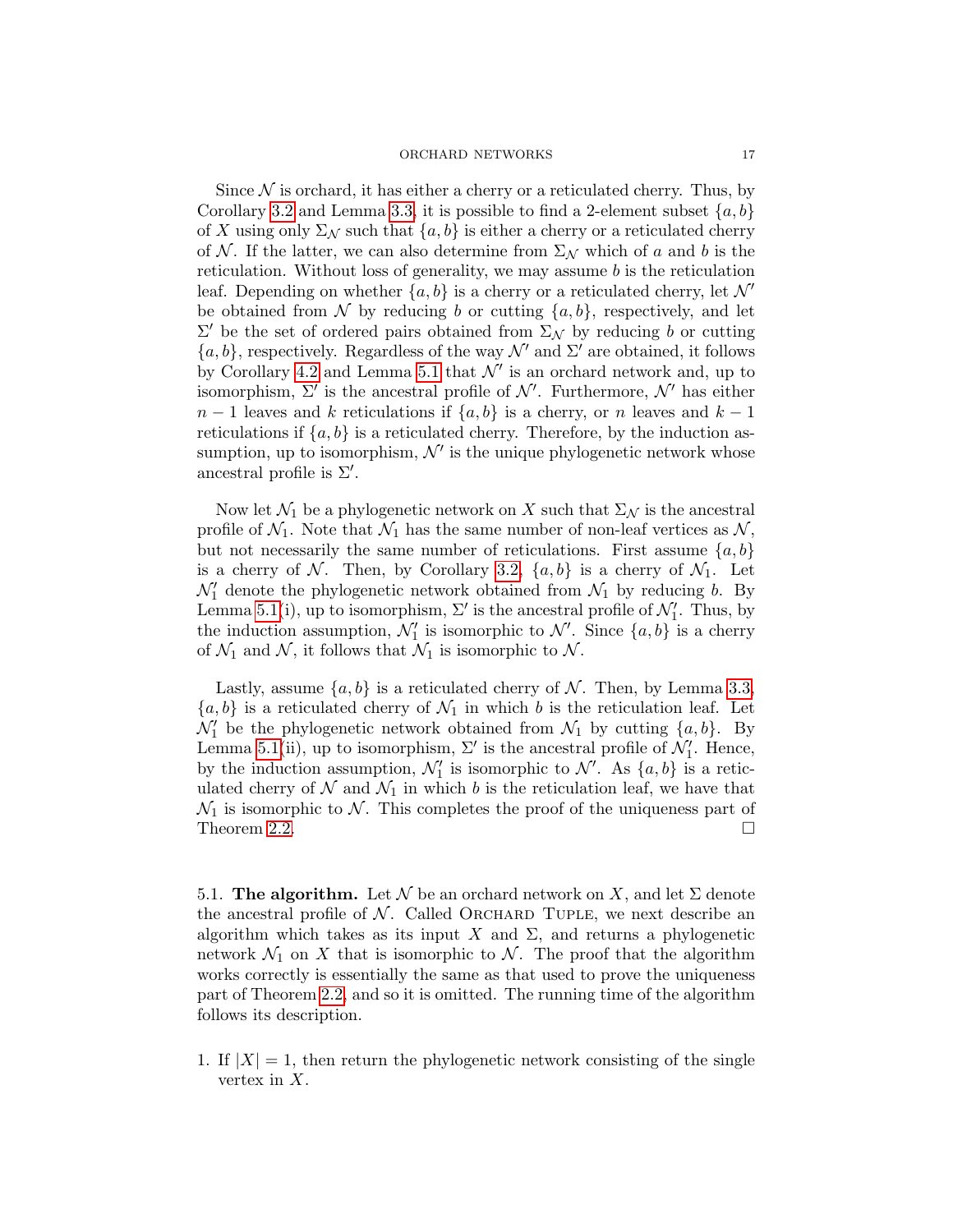2. Else, find a 2-element subset,  $\{a, b\}$  say, of X such that either (I)  $\gamma(a)$  =  $\gamma(b)$  or (II)  $\gamma(a) \subset \gamma(b)$ , there is no  $x \in X - b$  with  $\gamma(a) \subseteq \gamma(x)$ , and

$$
\left|\gamma(b) - \bigcup_{x \in X - b} \gamma(x)\right| = 1.
$$

- (a) If  $\{a, b\}$  satisfies (I) (in which case  $\{a, b\}$  is a cherry), then
	- (i) Reduce b in  $\Sigma$  to give the set  $\Sigma'$  of  $|X-b|$  ordered pairs.
		- (ii) Apply ORCHARD TUPLE to input  $X' = X b$  and  $\Sigma'$ . Construct  $\mathcal{N}_1$  from the returned phylogenetic network  $\mathcal{N}'_1$  on  $X'$  by subdividing the arc incident to  $a$  with a new vertex  $p_a$ , and adjoining a new leaf b via the new arc  $(p_a, b)$ . If  $|X'| = 1$ , then set  $\mathcal{N}_1$ to be the phylogenetic network consisting of the leaves  $a$  and  $b$ adjoined to the root. Return  $\mathcal{N}_1$ .
- (b) Else,  $\{a, b\}$  satisfies (II) (in which case  $\{a, b\}$  is a reticulated cherry and b is the reticulation leaf).
	- (i) Cut  $\{a, b\}$  in  $\Sigma$  to give the set  $\Sigma'$  of  $|X|$  ordered pairs.
	- (ii) Apply ORCHARD TUPLE to X and  $\Sigma'$ . Construct  $\mathcal{N}_1$  from the returned phylogenetic network  $\mathcal{N}_1'$  on X by subdividing the arcs incident to a and b with new vertices  $p_a$  and  $p_b$ , respectively, and adding the new arc  $(p_a, p_b)$ . Return  $\mathcal{N}_1$ .

We now consider the running time of ORCHARD TUPLE. The input to the algorithm is a set X and the ancestral profile of an orchard network  $\mathcal N$  on X whose entries are either a non-negative integer or the symbol  $-$ . Let V denote the vertex set of N. As noted earlier, the set  $\Gamma_{\mathcal{N}} = \{(x, \gamma(x)) : x \in$ X can be determined from  $\Sigma$  in  $O(|V|)$  time. This is a preprocessing step and it will have no effect on the theoretical running time. Except for when  $|X| \in \{1, 2\}$ , in which case, ORCHARD TUPLE runs in constant time, each iteration begins by finding a 2-element subset of X satisfying either  $(I)$  or (II). This takes  $O(|X|^2|V|)$  time as there are  $O(|X|^2)$  two-element subsets of X and each subset takes  $O(|V|)$  time to decide if is satisfies either (I) or (II). Once such a 2-element is found, we construct  $\Sigma'$ . Regardless of the way  $\Sigma'$  is constructed, this takes  $O(|X||V|)$  time. When  $\mathcal{N}'_1$  is returned, we augment to  $\mathcal{N}_1$  in constant time, and so each iteration takes  $O(|X|^3|V|^2)$ time.

When we recurse,  $\Sigma'$  is the ancestral profile of an orchard network with either one less leaf or one less reticulation than an orchard network for which  $\Sigma$  is the ancestral profile. Thus the total number of iterations is  $O(|V|)$ . We conclude that ORCHARD TUPLE completes in  $O(|X|^3|V|^3)$  time. This completes the proof of Theorem [2.2.](#page-7-0)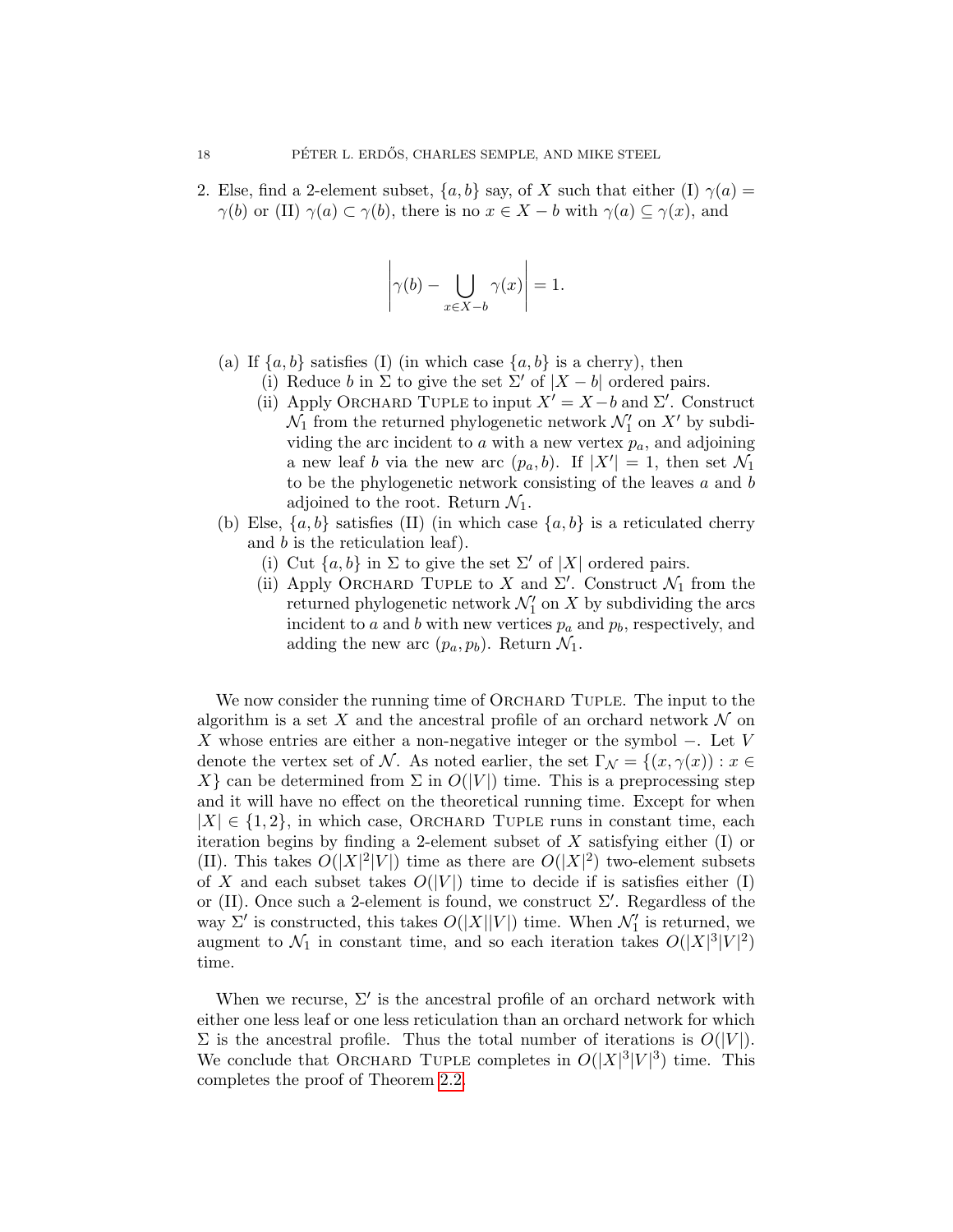#### 6. Conclusion

<span id="page-18-2"></span>The main result of this paper, Theorem [2.2,](#page-7-0) shows that the ancestral profile of an orchard network  $N$  on X uniquely determines  $N$  amongst all phylogenetic networks on X. This generalises results in both [\[4\]](#page-19-11) and [\[5\]](#page-19-12), which considered tree-sibling time-consistent networks and tree-child networks (subclasses of orchard networks whose number of reticulations is at most linear in the number of leaves). Curiously, these later results have a different motivation compared to what motivated Theorem [2.2.](#page-7-0) There the motivation is to construct a distance measure (metric) on the classes of tree-sibling time-consistent networks and tree-child networks which is computable in polynomial time. Recalling that they considered the equivalent notion of path-tuples, for two tree-sibling time-consistent (resp. tree-child) networks  $\mathcal{N}_1$  and  $\mathcal{N}_2$ , the distance between  $\mathcal{N}_1$  and  $\mathcal{N}_2$  is the value

# $|\Pi_{\mathcal{N}_1} \triangle \Pi_{\mathcal{N}_2}|$ ,

where the symmetric difference and the cardinality operator refer to multisets. It is easily checked that this same measure extends to the class of orchard networks.

As noted in the introduction, our result does not relate to specific biological data that is readily available at present. However, a type of data that might provide ancestral profile information would be genomic fragments that follow lineage splitting and reticulation events, so that when a reticulation occurs, a trace of each fragment in the incoming lineage is preserved in (different regions of) the reticulate genome.

Lastly, we end with a question asked by one of the referees. For a given orchard network  $N$ , is it possible to count the number of complete cherryreduction sequences of  $\mathcal{N}$ ?

## Acknowledgements

We thank the three anonymous referees for their careful reading of the paper and constructive comments.

## **REFERENCES**

- <span id="page-18-1"></span>[1] M. Baroni, M. Steel, Accumulation phylogenies, Annals of Combinatorics 10 (2006) 19–30.
- <span id="page-18-0"></span>[2] M. Bordewich, K.T. Huber, V. Moulton, C. Semple, Recovering normal networks from shortest inter-taxa distance information, Journal of Mathematical Biology 77 (2018) 571–594.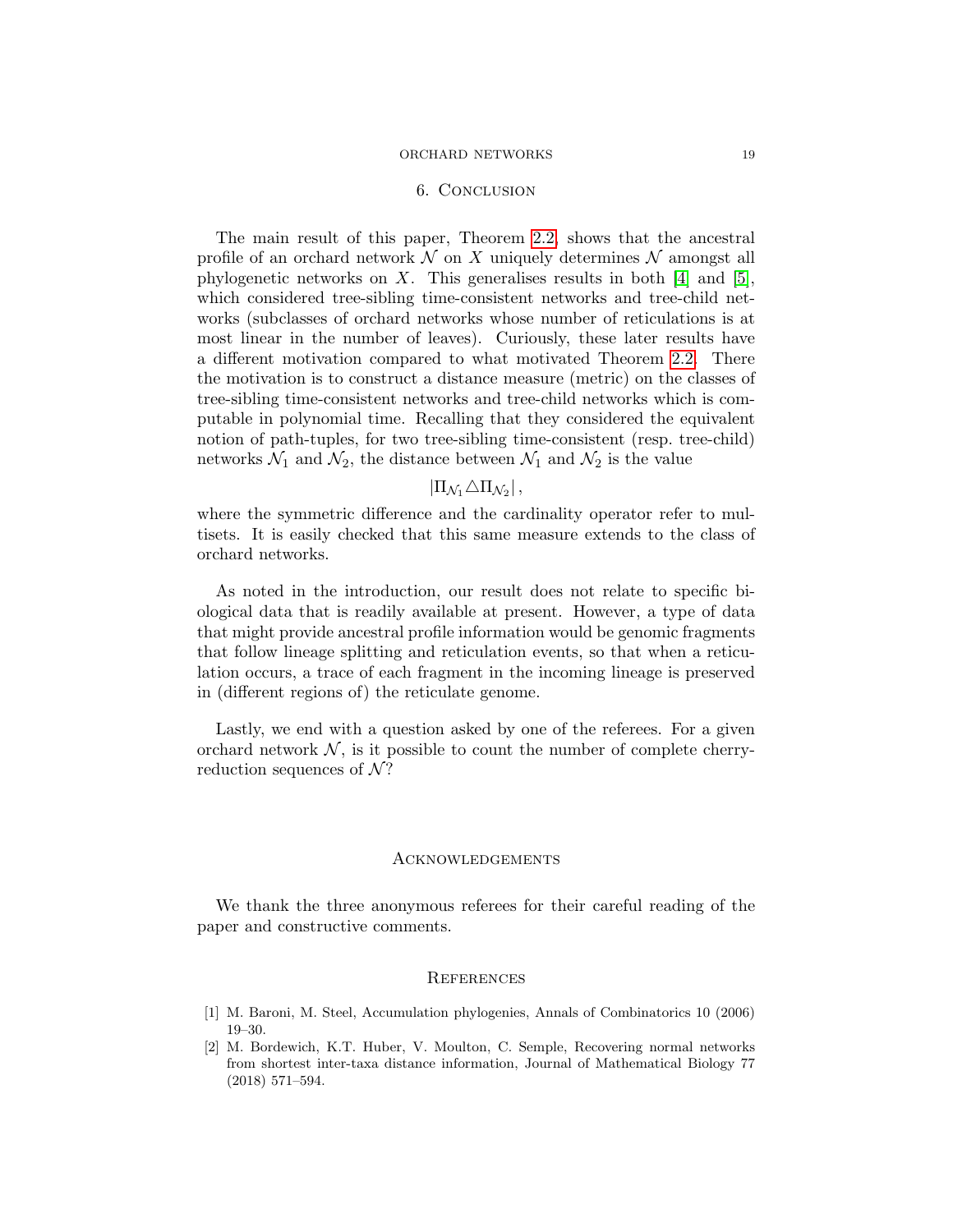- <span id="page-19-15"></span>[3] M. Bordewich, C. Semple, Determining phylogenetic networks from inter-taxa distances, Journal of Mathematical Biology 73 (2016) 283–303.
- <span id="page-19-11"></span>[4] G. Cardona, M. Llabrés, F. Rosselló, G. Valiente, A distance metric for a class of tree-sibling phylogenetic networks 24 (2008) 1481–1488.
- <span id="page-19-12"></span>[5] G. Cardona, F. Rosselló, G. Valiente, Comparison of tree-child phylogenetic networks, IEEE/ACM Transactions on Computational Biology and Bioinformatics 6 (2009) 552–569.
- <span id="page-19-3"></span>[6] W.F. Doolittle, Phylogenetic classification and the universal tree, Science 284 (1999) 2124–2128.
- <span id="page-19-0"></span>[7] J. Felsenstein, Inferring Phylogenies, Sinauer Associates, Sunderland, MA, 2004.
- <span id="page-19-16"></span>[8] A. R. Francis, M. Steel, Which phylogenetic networks are merely trees with additional arcs?, Systematic Biology 64 (2015) 768–777.
- <span id="page-19-6"></span>[9] P. Gambette, K.T. Huber, On encodings of phylogenetic networks of bounded level, Journal of Mathematical Biology 65 (2012) 157–180.
- <span id="page-19-17"></span>[10] K.T. Huber, L. van Iersel, R. Janssen, M. Jones, V. Moulton, Y. Murakami, C. Semple, Rooting for phylogenetic networks, in preparation.
- <span id="page-19-5"></span>[11] D.H. Huson, R. Rupp, C. Scornavacca, Phylogenetic Networks: Concepts, Algorithms and Applications, Cambridge University Press, 2010.
- <span id="page-19-7"></span>[12] L. van Iersel, V. Moulton, Trinets encode tree-child and level-2 phylogenetic networks, Journal of Mathematical Biology 68 (2014) 1707–1729.
- <span id="page-19-14"></span>[13] R. Janssen, Y. Murakami, Solving phylogenetic network containment problem using cherry-picking sequences, [arXiv:1812.08065](http://arxiv.org/abs/1812.08065) (2018).
- <span id="page-19-1"></span>[14] W. Jetz, G.H. Thomas, J.B. Joy, K. Hartmann, A.O. Mooers, The global diversity of birds in space and time, Nature 491 (2012) 444–448.
- <span id="page-19-4"></span>[15] E.V. Koonin, The turbulent network dynamics of microbial evolution and the statistical tree of life, Journal of Molecular Evolution 80 (2015) 244–250.
- <span id="page-19-9"></span>[16] F. Pardi, C. Scornavacca, Reconstructible phylogenetic networks: Do not distinguish the indistinguishable, PLoS Computational Biology 11 (2015) e1004135.
- <span id="page-19-2"></span>[17] C. Semple, M. Steel, Phylogenetics, Oxford University Press, Oxford, 2003.
- <span id="page-19-13"></span>[18] S.J. Willson, Reconstruction of certain phylogenetic networks from the genomes at their leaves, Journal of Theoretical Biology 252 (2008) 338–349.
- <span id="page-19-8"></span>[19] S.J. Willson, Properties of normal phylogenetic networks, Bulletin of Mathematical Biology 72 (2010) 340–358.
- <span id="page-19-10"></span>[20] S.J. Willson, Regular networks can be uniquely constructed from their trees, IEEE/ACM Transactions on Computational Biology and Bioinformatics 8 (2011) 785–796.